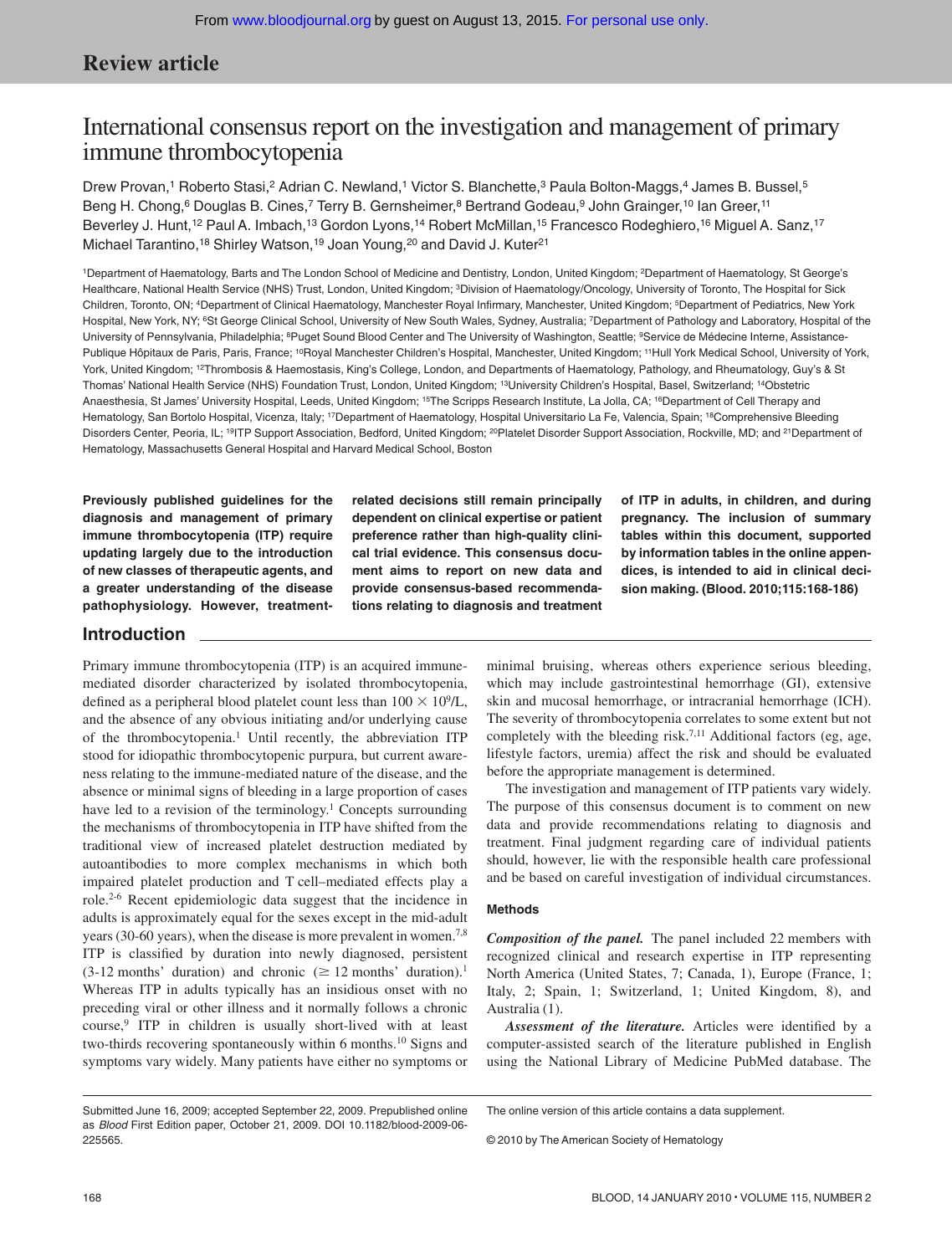#### BLOOD, 14 JANUARY 2010 · VOLUME 115, NUMBER 2 DIAGNOSIS AND TREATMENT OF IMMUNE THROMBOCYTOPENIA 169

|  | Table 1. Recommendations for the diagnosis of ITP in children and adults |  |  |  |  |  |
|--|--------------------------------------------------------------------------|--|--|--|--|--|
|--|--------------------------------------------------------------------------|--|--|--|--|--|

| <b>Basic evaluation</b>                                            | Tests of potential utility in the management of an ITP patient                    | <b>Tests of unproven</b><br>or uncertain benefit |
|--------------------------------------------------------------------|-----------------------------------------------------------------------------------|--------------------------------------------------|
| • Patient history                                                  | • Glycoprotein-specific antibody                                                  | $\bullet$ TPO                                    |
| • Family history                                                   | • Antiphospholipid antibodies (including anticardiolipin and lupus anticoagulant) | • Reticulated platelets                          |
| • Physical examination                                             | • Antithyroid antibodies and thyroid function                                     | $\bullet$ PalgG                                  |
| • Complete blood count and reticulocyte count                      | • Pregnancy test in women of childbearing potential                               | • Platelet survival study                        |
| • Peripheral blood film                                            | • Antinuclear antibodies                                                          | • Bleeding time                                  |
| • Quantitative immunoglobulin level<br>measurement <sup>*</sup>    | • Viral PCR for parvovirus and CMV                                                | • Serum complement                               |
| • Bone marrow examination (in selected<br>patients; refer to text) |                                                                                   |                                                  |
| • Blood group (Rh)                                                 |                                                                                   |                                                  |
| • Direct antiglobulin test                                         |                                                                                   |                                                  |
| $\bullet$ H pylori $\dagger$                                       |                                                                                   |                                                  |
| $\bullet$ HIV+                                                     |                                                                                   |                                                  |
| $\bullet$ HCV+                                                     |                                                                                   |                                                  |

Refer also to supplemental Document 2.

Rh indicates rhesus; *H pylori*, *Helicobacter pylori*; HIV, human immunodeficiency virus; HCV, hepatitis C virus; PCR, polymerase chain reaction; CMV, cytomegalovirus; TPO, thrombopoietin; and PaIgG, platelet-associated immunoglobulin G.

\*Quantitative immunoglobulin level measurement should be considered in children with ITP and is recommended in those children with persistent or chronic ITP as part of the reassessment evaluation.

†Recommended by the majority of the panel for adult patients regardless of geographic locale.

search criteria were: 'immune thrombocytopenic purpura', 'idiopathic thrombocytopenic purpura', 'ITP', and 'autoimmune thrombocytopenic purpura'. A subsequent search was performed using the corresponding MedLine MeSH terms and cross-referenced with the original search to consolidate the primary results. Abstracts from the European Haematology Association (EHA), American Society of Hematology (ASH), and International Society on Thrombosis and Haemostasis (ISTH) annual meetings from 2003 to 2007 were also reviewed for relevance. Papers were graded using a specific scoring system (supplemental Document 1). Levels of evidence were reviewed by the lead writing committee at 2 face-to-face meetings throughout the manuscript preparation, and all authors were given the chance to dispute the levels assigned at each review stage. Randomized controlled trials (RCTs) were graded as providing the highest level of evidence, with case studies and expert opinion the lowest. Grades of recommendation were based on the supporting evidence levels.

The relevant data are presented in the text with additional supporting tables and appendices available onthe*Blood*website (seethe Supplemental Materials link at the top of the online article).

## **Diagnostic approach in patients with suspected ITP**

Diagnostic tools for adults and children with suspected ITP were grouped into 3 sections of recommendation (supplemental Document 8, Recommendation Box 1; Table 1). A presumptive diagnosis of ITP is made when the history, physical examination, complete blood count, and examination of the peripheral blood smear do not suggest other etiologies for the thrombocytopenia. There is no "gold standard" test that can reliably establish the diagnosis. Response to ITP-specific therapy, for example, intravenous immunoglobulin (IVIg) and intravenous anti-D, is supportive of the diagnosis, but a response does not exclude secondary ITP.

#### **Patient history**

Thrombocytopenia can be caused by myriad conditions including systemic disease, infection, drugs, and primary hematologic disorders (Table 2). In approximately 60% of pediatric cases, there is a history of a previous infection.<sup>12</sup> An increased risk of ITP is also associated with measles-mumps-rubella vaccination.13 Bleeding after previous surgery, dentistry, and trauma should be considered when estimating the possible duration of chronic thrombocytopenia or an alternative bleeding disorder. If a diagnosis of ITP is established, contraindications to or cautions about corticosteroid therapy should be noted. Inherited thrombocytopenia should be considered in patients with long-standing thrombocytopenia unaffected by treatment and in those with a family history of thrombocytopenia or bleeding disorders.

The possibility of abuse must be considered by emergency department staff when dealing with a young child who presents with bruising and purpura for the first time (evidence level IV). Children with infections such as meningococcal sepsis usually have other systemic features that help rapidly differentiate such conditions from ITP.

#### **Table 2. Frequent examples of differential diagnosis of ITP and potential alternative causes of thrombocytopenia identified by patient history**

- Previously diagnosed or possible high risk of conditions that may be associated with autoimmune thrombocytopenia, for example, HIV, HCV, or other infection; other autoimmune/immunodeficiency disorders (including systemic lupus erythematosus [SLE]); malignancy (eg, lymphoproliferative disorders); recent vaccination
- Liver disease (including alcoholic liver cirrhosis)
- Drugs (prescription or non-prescription), alcohol abuse, consumption of quinine (tonic water), exposure to environmental toxins
- Bone marrow diseases including myelodysplastic syndromes, leukemias, other malignancies, and fibrosis, aplastic anemia, and megaloblastic anemia
- Recent transfusions (possibility of posttransfusion purpura) and recent immunizations
- Inherited thrombocytopenia: thrombocytopenia-absent radius (TAR) syndrome, radioulnar synostosis, congenital amegakaryocytic thrombocytopenia, Wiskott-Aldrich syndrome, MYH9-related disease, Bernard-Soulier syndrome, type IIB von Willebrand disease

Refer also to supplemental Document 2.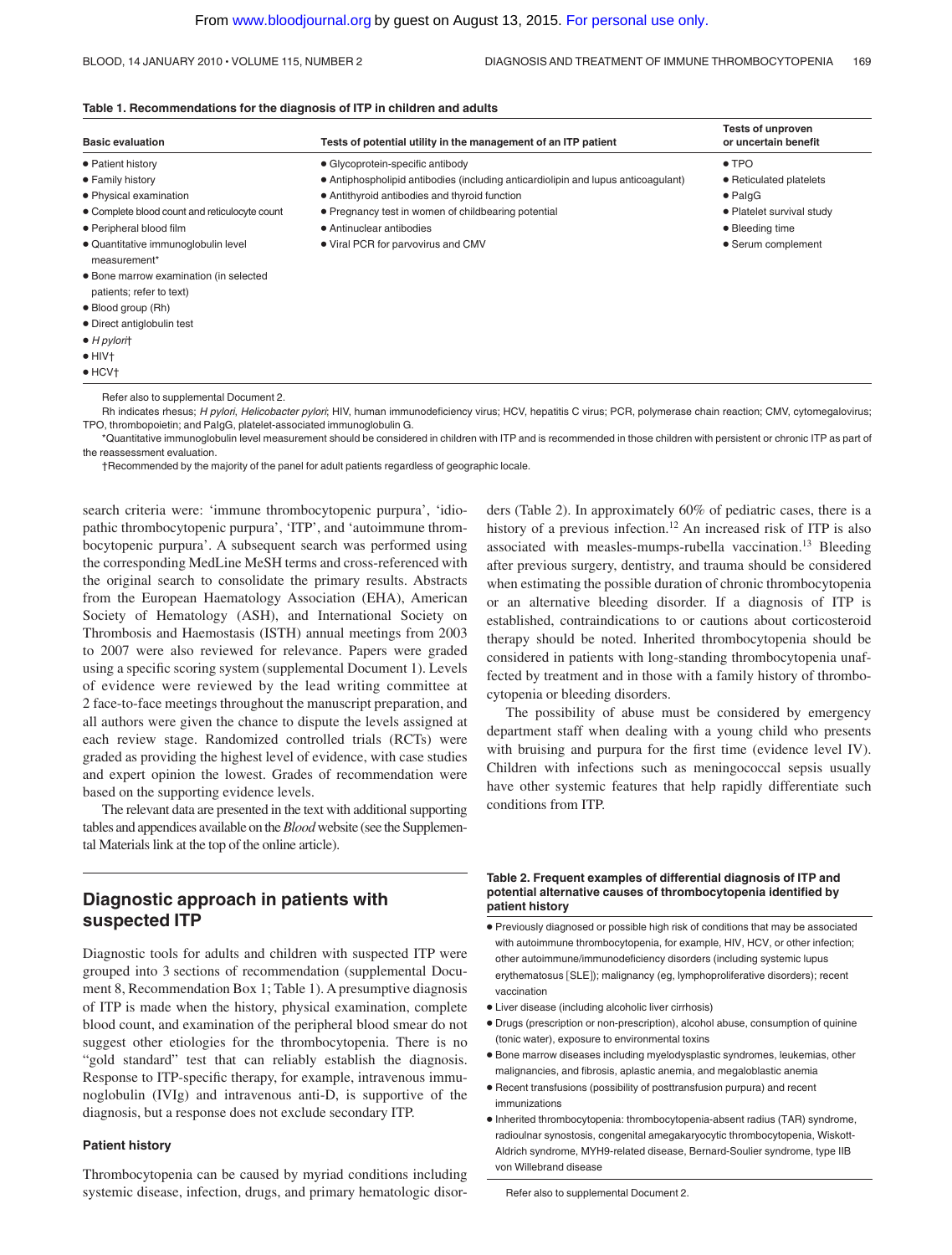#### **Physical examination**

Physical examination should be normal aside from bleeding manifestations. Mild splenomegaly may be found in younger patients, but moderate or massive splenomegaly suggests an alternative cause. Constitutional symptoms, such as fever or weight loss, hepatomegaly, or lymphadenopathy might indicate underlying disorder such as HIV, systemic lupus erythematosus (SLE), or a lymphoproliferative disease.

#### **Peripheral blood count**

ITP is characterized by isolated thrombocytopenia with an otherwise normal complete blood count. Anemia from blood loss may be present, but it should be proportional to the amount, and the duration, of bleeding and may result in iron deficiency (evidence level IV). If anemia is found, the reticulocyte count may help define whether it the result of poor production or increased destruction of red blood cells (RBCs).

#### **Evaluation of peripheral blood smear**

Evaluation of the peripheral blood smear by a qualified hematologist or pathologist is paramount to the diagnosis of ITP. This may demonstrate abnormalities that are not consistent with ITP, such as schistocytes in patients with thrombotic thrombocytopenic purpura– hemolytic uremic syndrome, or leukocyte inclusion bodies in MYH9-related disease. Excessive numbers of giant or small platelets may indicate an inherited thrombocytopenia (supplemental Document 9). Pseudo-thrombocytopenia due to ethylenediaminetetra acetic acid (EDTA)–dependent platelet agglutination should also be excluded<sup>14</sup> (evidence level III).

#### **Bone marrow examination**

Bone marrow examination may be informative in patients older than 60 years of age, in those with systemic symptoms or abnormal signs, or in some cases in which splenectomy is considered.<sup>15-18</sup> Both a bone marrow aspirate and a biopsy should be performed. In addition to the morphologic assessment, flow cytometry and cytogenetic testing should be considered (evidence level IIb-IV). Flow cytometry may be particularly helpful in identifying patients with ITP secondary to chronic lymphocytic leukemia (CLL).<sup>19</sup>

### *Helicobacter pylori* **testing**

The detection of *H pylori* infection, preferably with the urea breath test or the stool antigen test, should be considered in the work-up of adults with typical ITP where it may have clinical impact<sup>20</sup> (evidence level IIa). Serologic detection may be used but is less sensitive and less specific than the other tests; furthermore, the test may produce false positive results after IVIg therapy. Except in high-prevalence areas, the literature does not support routine testing in children with ITP.

## **HIV and HCV testing**

The thrombocytopenia associated with HIV and hepatitis C virus (HCV) infections may be clinically indistinguishable from primary ITP and can occur several years before patients develop other symptoms.21 Routine serologic evaluation for HIV and/or HCV infection in adult patients with suspected ITP, regardless of local background prevalence and personal risk factors documented in the patient history, is recommended. Control of these infections may result in complete hematologic remission (evidence level IIa).<sup>21</sup>

## 170 PROVAN et al BLOOD, 14 JANUARY 2010 • VOLUME 115, NUMBER 2

### **Quantitative immunoglobulin level testing**

Baseline immunoglobulin (Ig) levels (IgG, IgA, and IgM) should be measured in adults (evidence level IV). They should also be considered at baseline in children with ITP, and measured in those children with persistent or chronic ITP as part of a reassessment evaluation. Low levels may reveal conditions such as common variable immunodeficiency (CVID) or selective IgA deficiency. Treatment of ITP with immunosuppressive agents is therefore relatively contraindicated in CVID. Although Ig levels should ideally be tested prior to use of IVIg, it will often be necessary to treat the patient before the results are known (evidence level IV).

## **Direct antiglobulin test**

A positive direct antiglobulin test (DAT) was found in 22% of 205 patients (19 children, 186 adults) with  $ITP<sub>1</sub><sup>22</sup>$  but its clinical significance is unknown. A DAT is generally appropriate if anemia associated with a high reticulocyte count is found and if treatment with anti-D immunoglobulin is being considered.

#### **Blood group Rh(D) typing**

This is important if anti-D immunoglobulin is being considered.

#### **Tests of potential utility**

*Antiplatelet antibody assays: glycoprotein-specific antibody testing.* Assays for antibodies to specific platelet glycoproteins are not routinely recommended because platelet-associated IgG (PaIgG) is elevated in both immune and non-immune thrombocytopenia (evidence level IV).23,24

*Antiphospholipid antibodies.* Antiphospholipid antibodies (APLA), including anticardiolipin antibodies and lupus anticoagulant, can be found in approximately 40% of otherwise typical adult patients with ITP.25 The presence of APLA does not appear to affect the response to ITP treatment. Routine testing is not recommended in the absence of symptoms of antiphospholipid syndrome.

*Antinuclear antibodies.* A positive antinuclear antibody (ANA) test may be a predictor of chronicity in childhood ITP26 (evidence level IIb).

*Antithyroid antibody and thyroid function testing.* Eight percent to 14% of ITP patients followed longitudinally developed clinical hyperthyroidism.27 Others developed antibodies to thyroglobulin and may eventually develop hyper- or hypothyroidism. Mild thrombocytopenia has been reported in patients with hyperthyroidism (reduced platelet survival) and hypothyroidism (possible decreased platelet production), which often resolve with restoration of the euthyroid state. It may also be useful to measure antibodies to thyroglobulin and thyroid-stimulating hormone (TSH) to identify patients at risk for clinical thyroid disease.

*Testing for other acute and persistent infections.* Acute viral infections and some vaccinations (with live attenuated virus) have been associated with thrombocytopenia, which is usually transient. Some chronic infections, for example, parvovirus and cytomegalovirus (CMV), can also produce thrombocytopenia.

#### **Diagnostic tests of unproven or uncertain benefit**

Several other tests (Table 1) currently have no proven role in the differential diagnosis of ITP from other thrombocytopenias and do not guide patient management.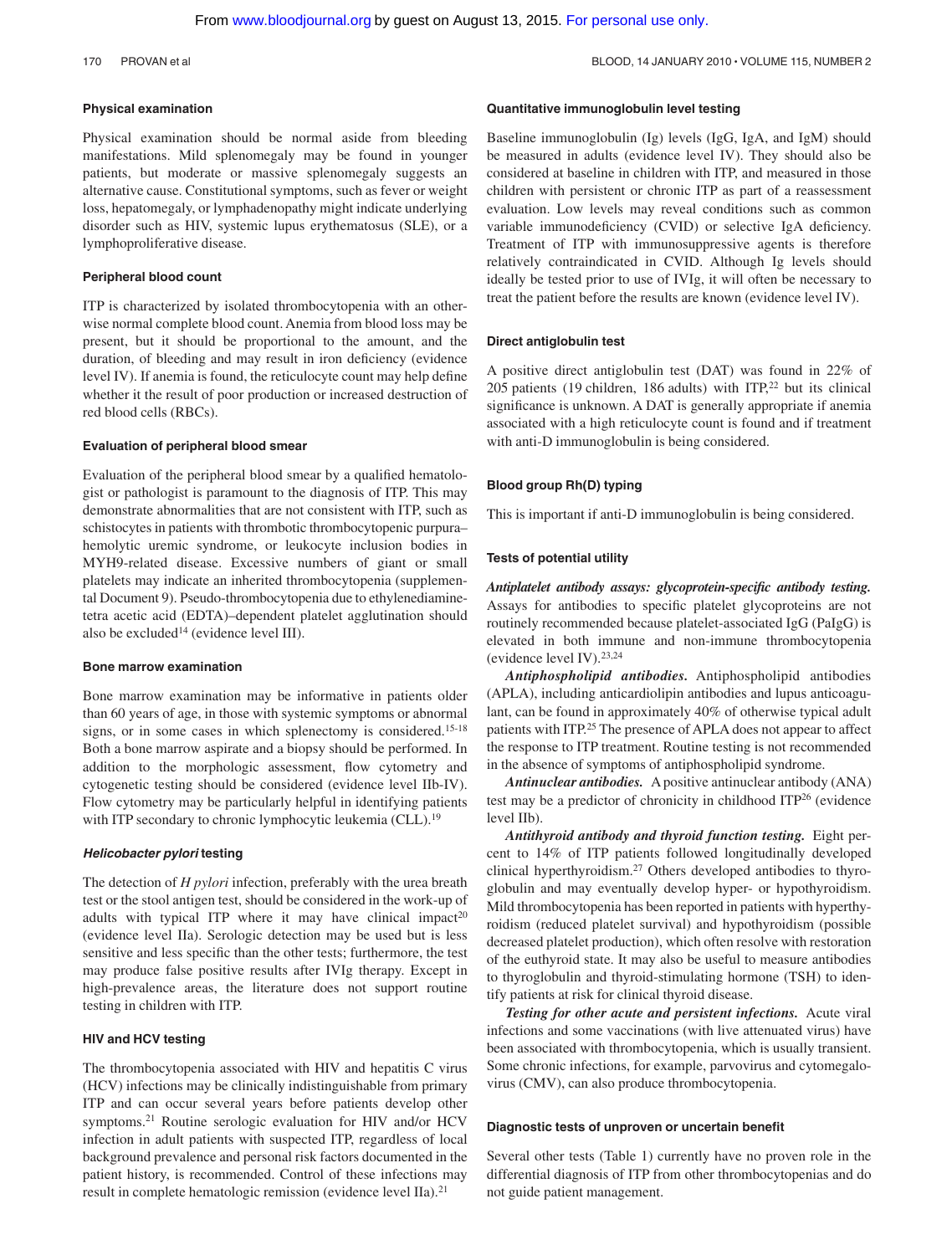| Table 3. Therapies for the treatment of ITP |                                                               |  |  |  |
|---------------------------------------------|---------------------------------------------------------------|--|--|--|
| <b>Clinical situation</b>                   | Therapy option                                                |  |  |  |
| First line (initial                         | Anti-D                                                        |  |  |  |
| treatment for newly                         | Corticosteroids:                                              |  |  |  |
| diagnosed ITP)                              | dexamethasone,                                                |  |  |  |
|                                             | methylprednisolone,                                           |  |  |  |
|                                             | prednis(ol)one                                                |  |  |  |
|                                             | <b>IVIq</b>                                                   |  |  |  |
| Second line                                 | Azathioprine<br>Cyclosporin A                                 |  |  |  |
|                                             | Cyclophosphamide                                              |  |  |  |
|                                             | Danazol                                                       |  |  |  |
|                                             | Dapsone                                                       |  |  |  |
|                                             | Mycophenolate mofetil                                         |  |  |  |
|                                             | Rituximab                                                     |  |  |  |
|                                             | Splenectomy                                                   |  |  |  |
|                                             | TPO receptor agonists                                         |  |  |  |
|                                             | Vinca alkaloids                                               |  |  |  |
| Treatment for patients                      | <b>Category A: treatment options</b>                          |  |  |  |
| failing first- and                          | with sufficient data                                          |  |  |  |
| second-line therapies                       | TPO receptor agonists                                         |  |  |  |
|                                             | <b>Category B: treatment options</b><br>with minimal data and |  |  |  |
|                                             | considered to have potential                                  |  |  |  |
|                                             | for considerable toxicity                                     |  |  |  |
|                                             | Campath-1H                                                    |  |  |  |
|                                             | Combination of first- and                                     |  |  |  |
|                                             | second-line therapies                                         |  |  |  |
|                                             | Combination chemotherapy                                      |  |  |  |
|                                             | <b>HSCT</b>                                                   |  |  |  |

Treatment options for ITP are listed in alphabetical order and thus do not imply a preferred treatment option.

HSCT indicates hematopoietic stem cell transplantation; TPO, thrombopoietin; and IVIg, intravenous immunoglobulin.

## **Management of adult ITP**

Although RCT data are now available for some new ITP treatments (eg, romiplostim, eltrombopag), only a limited number of RCTs have been conducted in adults using traditional therapies and even fewer for other agents. Whereas this document gives a widespread approach to treatment (Table 3), a general rule is that treatment should always be tailored to the individual patient. All treatment options are listed alphabetically so as to show no preference for a particular therapy. Response rate criteria vary between studies, making direct comparisons of response rates given for individual treatment options difficult.

Due to the costs of modern drug development, newer therapies may be expensive, which could potentially limit their availability and use in some countries. Financial resources, either of the individual patient or of the publicly funded health care system, may also strongly impact the choice of treatment. However, this higher cost needs to be offset by the fact that these new agents are not immunosuppressive, have undergone rigorous randomized controlled clinical studies, and appear to have high efficacy.

### **Who should be treated?**

Relevant factors that contribute to management decisions include the extent of bleeding, comorbidities predisposing to bleeding, complications of specific therapies, activity and lifestyle, tolerance of side effects, potential interventions that may cause bleeding, accessibility of care, patient expectations, patient worry or anxiety about disease burden, and patient need for non-ITP medications that may create a bleeding risk.

Although hemorrhagic death is a major concern, analysis of data from 17 adult case studies estimated the rate of fatal hemor-

BLOOD, 14 JANUARY 2010 · VOLUME 115, NUMBER 2 DIAGNOSIS AND TREATMENT OF IMMUNE THROMBOCYTOPENIA 171

rhage to be 0.0162 to 0.0389 cases per adult patient-year at risk.28 Patients older than 60 years and those with previous hemorrhage have a higher bleeding risk.29 Bleeding and infection contribute equally to mortality.30

Treatment is rarely indicated in patients with platelet counts above  $50 \times 10^9$ /L in the absence of the following: bleeding due to platelet dysfunction or another hemostatic defect, trauma, surgery,31 clearly identified comorbidities for bleeding, mandated anticoagulation therapy, or in persons whose profession or lifestyle predisposes them to trauma. Patient preference must also be considered when discussing treatment options. Detailed consensusbased recommendations regarding target platelet counts during surgery in adults were provided previously<sup>16</sup> and have been further modified (supplemental Document 8, Recommendation Box 2).

### **First-line treatment: initial treatment for newly diagnosed patients**

Response rate criteria vary between studies (supplemental Document 8, Recommendation Box 3) and it is not possible to compare response rates for individual treatment options.

*Corticosteroid therapy.* Corticosteroids are the standard initial treatment. Additionally, they may also reduce bleeding, independent of the platelet count rise by means of a direct effect on blood vessels.32,33 Unfortunately their adverse effects rapidly become apparent and create significant complications. With time, the detrimental effects of corticosteroids often outweigh their benefits. Prednisone is the standard initial first-line therapy for ITP patients.22,34,35 Prednisone is usually given at 0.5 to 2 mg/kg/d until the platelet count increases ( $\geq 30{\text -}50 \times 10^9$ /L), which may require several days to several weeks.<sup>9,36,37</sup> Although the treatment is effective, patients are at risk of developing corticosteroid-related complications that vary with the dose and duration. To avoid corticosteroid-related complications, prednisone should be rapidly tapered and usually stopped in responders, and especially in non-responders after 4 weeks.36,38

*Dexamethasone.* Although it has been abandoned in the treatment of chronic refractory ITP patients, 39,40 recent results from 2 large first-line studies with dexamethasone suggest both a high initial response rate and a substantial sustained response rate (Table 4). Administration of dexamethasone 40 mg/day for 4 days (equivalent to  $\sim$  400 mg of prednisone per day) produced sustained response in 50% of newly diagnosed adults with ITP. In another study, 4 cycles of dexamethasone (40 mg/day for 4 days) given every 14 days produced an 86% response rate with 74% having responses lasting a median time of 8 months.41 RCTs are needed to definitively assess these encouraging results and to distinguish whether pulse dexamethasone is the preferred corticosteroid approach with regard to response, duration of response, and toxicity.

*Methylprednisolone.* Parenteral administration of high-dose methylprednisolone has been used in various regimens to treat patients failing first-line therapies,<sup>42,43</sup> with 80% response rates. Due to the short-term responses to methylprednisolone, maintenance therapy with oral corticosteroids may be required (evidence level IV).

*Intravenous anti-D (IV anti-D).* IV anti-D is appropriate for Rh(D) positive, non-splenectomized ITP patients. It should be avoided in those with autoimmune hemolytic anemia, to avoid exacerbation of hemolysis. Blood group, DAT, and reticulocyte count are required before treating with IV anti-D.<sup>44,45</sup>

IV anti-D may be an effective alternative to IVIg, as it can be infused in a shorter time, is produced from a smaller donor pool, has a potentially longer response,  $46,47$  and may reduce the need for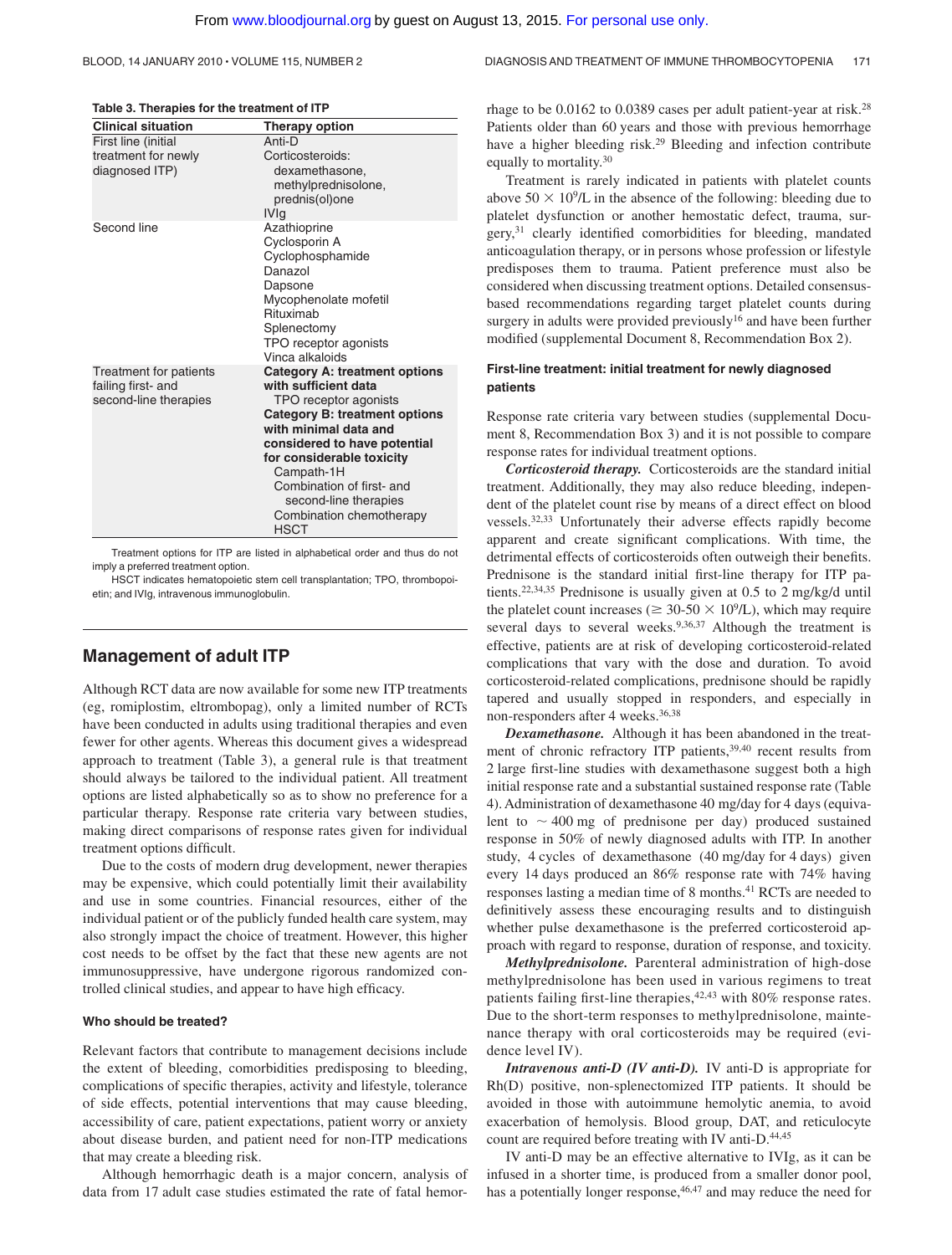#### 172 PROVAN et al BLOOD, 14 JANUARY 2010 • VOLUME 115, NUMBER 2

| Recommended<br>treatment strategy                                      | Approximate<br>response rate                                                             | Approximate time<br>to response                                             | <b>Toxicities</b>                                                                                                                                                                                                                                                                                                      | <b>Duration of sustained</b><br>response                                                      |
|------------------------------------------------------------------------|------------------------------------------------------------------------------------------|-----------------------------------------------------------------------------|------------------------------------------------------------------------------------------------------------------------------------------------------------------------------------------------------------------------------------------------------------------------------------------------------------------------|-----------------------------------------------------------------------------------------------|
| <b>Corticosteroids</b>                                                 |                                                                                          |                                                                             |                                                                                                                                                                                                                                                                                                                        |                                                                                               |
| Dexamethasone<br>40 mg daily for 4 d<br>every 2-4 wk for 1-4<br>cycles | Up to 90% of<br>patients respond<br>initially                                            | Several days to several<br>weeks                                            | Vary with length of administration: mood swings,<br>weight gain, anger, anxiety, insomnia, Cushingoid<br>faces, dorsal fat, diabetes, fluid retention,                                                                                                                                                                 | As high as 50%-80%<br>reported, the latter with 3-<br>6 cycles (during 2-5 y of<br>follow-up) |
| Methylprednisolone<br>30 mg/kg/d for 7 d                               | As high as 95%                                                                           | 4.7 d vs 8.4 d<br>(high-dose<br>methylprednisolone<br>[HDMP] vs prednisone) | osteoporosis, skin changes including thinning,<br>alopecia, hypertension, GI distress and ulcers,<br>avascular necrosis, immunosuppression, psychosis,<br>cataracts, opportunistic infections, adrenal<br>insufficiency; hypertension, anxiety. Tolerability<br>decreases with repeated dosing. Possibly lower rate of | 23% of patients have<br>sustained platelet count<br>$(> 50 \times 10^{9}$ /L) at 39 mo        |
| Prednis(ol)one<br>0.5-2 mg/kg/d for 2-4 wk                             | 70%-80% of<br>patients respond<br>initially                                              | Several days to several<br>weeks                                            | adverse events when used as short-term bolus<br>therapy                                                                                                                                                                                                                                                                | Remains uncertain:<br>estimated 10-y disease-<br>free survival 13%-15%                        |
| IV anti-D                                                              |                                                                                          |                                                                             |                                                                                                                                                                                                                                                                                                                        |                                                                                               |
| 50-75 µg/kg                                                            | Initial response<br>rate similar to IVIq<br>(dose dependent)                             | $4-5d$                                                                      | Common: hemolytic anemia (dose-limiting toxicity),<br>fever/chills                                                                                                                                                                                                                                                     | Typically last 3-4 wk but<br>may persist for months in<br>some patients                       |
|                                                                        |                                                                                          |                                                                             | Rare: intravascular hemolysis, disseminated<br>intravascular coaqulation, renal failure, rare death                                                                                                                                                                                                                    |                                                                                               |
| IVIg*                                                                  |                                                                                          |                                                                             |                                                                                                                                                                                                                                                                                                                        |                                                                                               |
| 0.4 $g/kg/d$ for 5 d or<br>infusions of 1 g/kg/d for<br>$1-2d$         | Up to 80% of<br>patients respond<br>initially; half<br>achieve normal<br>platelet counts | Rapid; many respond<br>in 24 h; typically 2-4 d                             | Headaches common: often moderate but sometimes<br>severe                                                                                                                                                                                                                                                               | Usually transient; platelet<br>counts returning to                                            |
|                                                                        |                                                                                          |                                                                             | Transient neutropenia, renal insufficiency, aseptic<br>meningitis, thrombosis, flushing, fever, chills, fatique,<br>nausea, diarrhea, blood pressure changes and<br>tachycardia                                                                                                                                        | pretreatment levels<br>2-4 wk after treatment;<br>persists for months in a<br>few patients    |
|                                                                        |                                                                                          |                                                                             | IVIg preparations may contain small quantities of IgA,<br>which occasionally causes anaphylactoid reactions in<br>patients with IqA deficiency; in these cases use IqA-<br>depleted IVIg                                                                                                                               |                                                                                               |

**Table 4. First-line treatment options for adult ITP patients**

Full details regarding the studies found in the literature search are available in supplemental Document 3.

\*IVIg may be discontinued after 1 to 2 days if adequate response is seen.

splenectomy.48-50 Two studies have demonstrated that IV anti-D administered at 75  $\mu$ g/kg, instead of the licensed 50  $\mu$ g/kg dose, increases the overall platelet count comparable to that of  $IVIg.51,52$ Premedication with paracetamol/acetaminophen, or corticosteroids (eg, 20 mg of prednisone), is recommended to reduce the risk of fever/chill reactions especially with the higher dose.<sup>51</sup> Mild anemia is expected and may be dose-limiting.<sup>48</sup> Rare, but very serious, even fatal, cases of intravascular hemolysis, disseminated intravascular coagulation, and renal failure have been reported $44,45,53$ (evidence level Ib-III). IV anti-D is a pooled, biological blood product, the risks of which must be explained to patients. Recent safety concerns have been raised regarding the product WinRho SDF that has prompted its removal from the European market. Until the full nature of these adverse effects is assessed, this agent should be used with caution. A more convenient  $54-57$  and perhaps more tolerable<sup>56,57</sup> delivery of anti-D immune globulin by the intramuscular<sup>54,55</sup> or subcutaneous<sup>56,57</sup> route has been reported in limited, open-label trials of adults<sup>54</sup> and children<sup>55-57</sup> with chronic ITP. In all, the majority of patients exhibited a platelet response within 1 week of treatment, with no reports of severe adverse events. Controlled prospective trials are needed to place subcutaneous or intramuscular anti-D among recommended therapies for ITP.

*IVIg.* Numerous controlled trials have been performed with high-dose IVIg since its initial use approximately 20 years ago<sup>58</sup> and have shown initial response rates comparable to those of corticosteroids but with a shorter time to response.16 ITP patients with CVID may be treated with high-dose IVIg followed by maintenance dosing of 0.3 to 0.4 g/kg every 3 to 4 weeks.<sup>59</sup>

Although IVIg is associated with higher toxicity, especially headaches, and the need for a prolonged infusion (over at least several hours), IVIg recipients are more likely to attain a platelet increase within 24 hours at a dose of 1 g/kg (1-2 infusions over 2 days) compared with the historical treatment regimen (0.4 g/kg/d over 5 days).60 Rare but serious toxicities include renal failure and thrombosis.61,62 The fear of transmission of infectious disease persists, but there is no recent evidence for transmission of HIV, HCV, and HBV, and human T-cell lymphotrophic virus type 1 (HTLV-1). It appears that in some patients corticosteroids may enhance the IVIg response. In addition to this, the concomitant use of corticosteroids may reduce infusion reactions and prevent aseptic meningitis.

#### **Emergency treatments**

An urgent increase in platelet count may be required for some thrombocytopenic patients needing surgical procedures, at high risk of bleeding, or with active central nervous system (CNS), GI, or genitourinary bleeding (supplemental Document 8, Recommendation Box 4).

Although changing from corticosteroids to IVIg or anti-D may be effective in emergency settings, combining first-line therapies is appropriate: prednisone and IVIg are recommended for the emergency treatment of patients with uncontrolled bleeding. High-dose methylprednisolone (HDMP) may also be useful in this setting. Other therapies that work rapidly include platelet transfusion, possibly in combination with IVIg, and emergency splenectomy.63 There is also some evidence of rapid response to vinca alkaloids.

*General measures.* These include cessation of drugs reducing platelet function, control of blood pressure, inhibition of menses, and efforts to minimize trauma (evidence level IV). However, there may be instances in which oral anti-coagulation or antiplatelet medication is necessary (eg, in patients with cardiac stents requiring aspirin and/or clopidogrel) and necessitates raising the threshold platelet count for treatment. In patients with reduced renal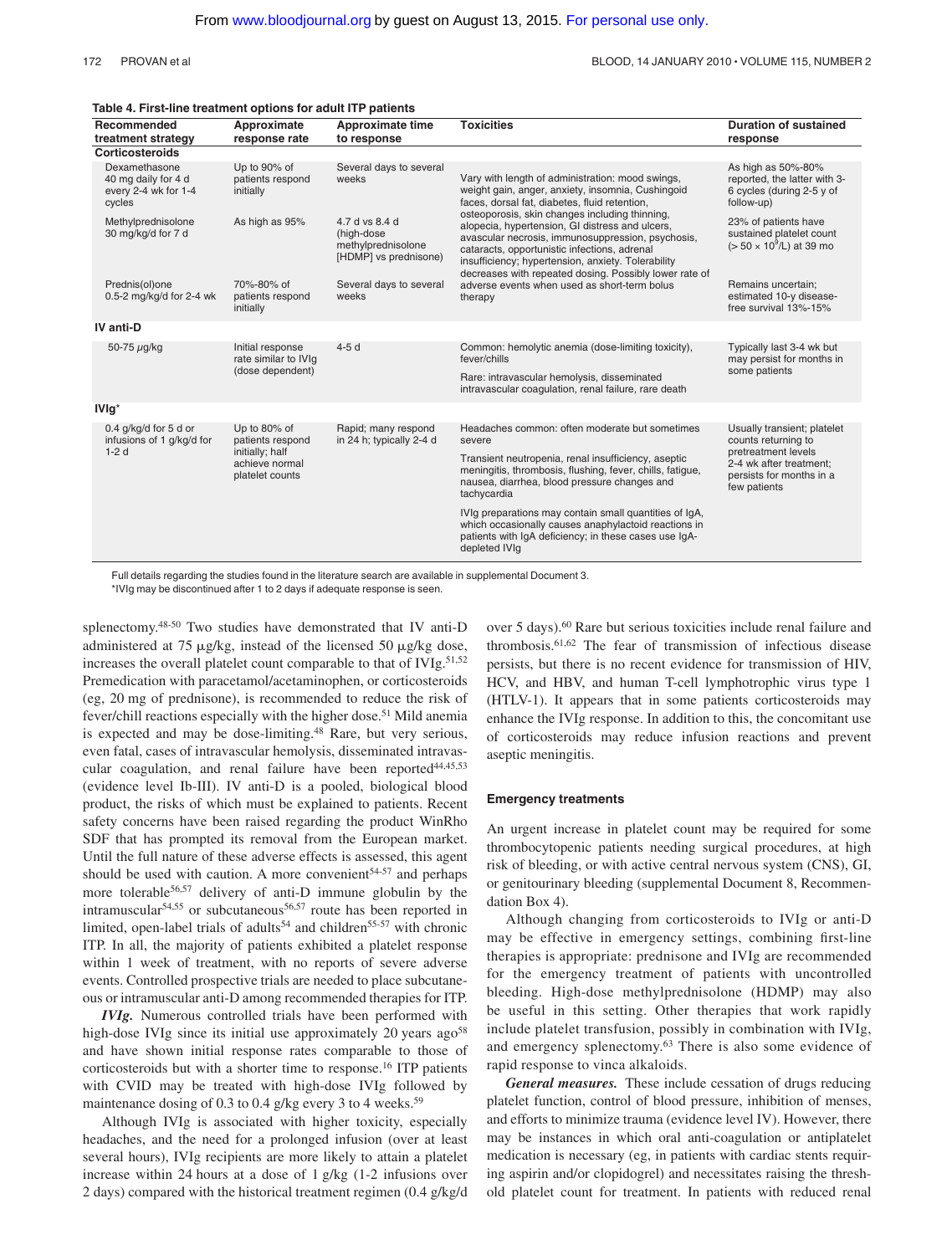#### BLOOD, 14 JANUARY 2010 · VOLUME 115, NUMBER 2 DIAGNOSIS AND TREATMENT OF IMMUNE THROMBOCYTOPENIA 173

#### **Table 5. Second-line treatment options for adult ITP patients**

| <b>Recommended treatment</b><br>strategy                                                                                                                                                                                                                     | Approximate<br>response rate                                                                               | Approximate time to<br>response                                                                 | <b>Toxicities</b>                                                                                                                                                                                                                                                                                 | Duration of sustained response                                                                                                              |
|--------------------------------------------------------------------------------------------------------------------------------------------------------------------------------------------------------------------------------------------------------------|------------------------------------------------------------------------------------------------------------|-------------------------------------------------------------------------------------------------|---------------------------------------------------------------------------------------------------------------------------------------------------------------------------------------------------------------------------------------------------------------------------------------------------|---------------------------------------------------------------------------------------------------------------------------------------------|
| Azathioprine 1-2 mg/kg<br>(maximum: 150 mg/d)                                                                                                                                                                                                                | Up to two-thirds of patients;<br>40% in anecdotal reports                                                  | Slow; may need to be<br>continued for 3-6 mo                                                    | Low incidence and generally mild: weakness, sweating,<br>transaminase elevations, severe neutropenia with infection,<br>pancreatitis                                                                                                                                                              | Up to a quarter of patients off<br>therapy maintain response                                                                                |
| Cyclosporin A 5 mg/kg/d for 6 d<br>then 2.5-3 mg/kg/d (titration to<br>blood levels of 100-200 ng/mL)                                                                                                                                                        | Dose-dependent. High<br>response rate (~50%-80%)<br>in small series                                        | $3-4$ wk                                                                                        | In most patients, the following are seen to some degree;<br>moderate but transient: increase in serum creatinine,<br>hypertension, fatigue, paresthesias, gingival hyperplasia,<br>myalgia, dyspepsia, hypertrichosis, tremor                                                                     | More than half of responders<br>receiving low doses sustain<br>remission (at least 2 y)                                                     |
| Cyclophosphamide (1-2 mg/kg)<br>orally daily for at least 16 wk) or<br>IV (0.3-1 $q/m^2$ for 1-3 doses<br>every 2-4 wk)                                                                                                                                      | 24%-85% of patients                                                                                        | 1-16 wk                                                                                         | Most are mild to moderate: neutropenia, acute deep venous<br>thrombosis, nausea, vomiting                                                                                                                                                                                                         | Up to 50% show a sustained<br>response                                                                                                      |
| Danazol 200 mg 2-4 times daily                                                                                                                                                                                                                               | 67% complete or partial<br>response; 40% in anecdotal<br>reports                                           | 3-6 mo                                                                                          | Frequent side effects: acne, increased facial hair, increased<br>cholesterol, amenorrhea, transaminitis                                                                                                                                                                                           | 46% remained in remission at a<br>median of 119 $\pm$ 45 mo and mean<br>duration of danazol therapy was<br>37 mo                            |
| Dapsone 75-100 mg                                                                                                                                                                                                                                            | Response in up to 50% of<br>patients                                                                       | 3 wk                                                                                            | Infrequent and treatable/reversible: abdominal distension,<br>anorexia, nausea, methemoglobinuria, hemolytic anemia in<br>those with G6PD deficiency.                                                                                                                                             | Sustained response in up to two-<br>thirds of responders off therapy                                                                        |
| Mycophenolate mofetil 1000 mg                                                                                                                                                                                                                                | Up to 75% of patients;                                                                                     | 4-6 wk                                                                                          | Severe: skin rash may require drug to be stopped<br>Mild and infrequent: headache (most common and dose-                                                                                                                                                                                          | Sustained for short time after                                                                                                              |
| twice daily for at least 3-4 wk                                                                                                                                                                                                                              | complete response in up to<br>45%                                                                          |                                                                                                 | limiting), backache, abdominal distension, anorexia, nausea                                                                                                                                                                                                                                       | treatment discontinuation                                                                                                                   |
| Rituximab 375 mg/m <sup>2</sup> weekly $\times$ 4<br>(lower doses may also be                                                                                                                                                                                | 60% of patients; complete<br>response in 40% of patients                                                   | $1-8$ wk                                                                                        | Low rate, usually mild-to-moderate first-infusion fever/chills,<br>rash, or scratchiness in throat.                                                                                                                                                                                               | Sustained response $>$ 3-5 y in<br>15%-20% of responders.                                                                                   |
| effective)                                                                                                                                                                                                                                                   |                                                                                                            |                                                                                                 | More severe reactions include serum sickness and (very<br>rarely) bronchospasm, anaphylaxis, pulmonary embolism,<br>retinal artery thrombosis, infection, and development of<br>fulminant hepatitis via reactivation of hepatitis B. Rare cases<br>of progressive multifocal leukoencephalopathy. | Responders may require<br>retreatment months to years later                                                                                 |
| Splenectomy                                                                                                                                                                                                                                                  | 80% of patients respond;<br>approximately two-thirds<br>achieve a lasting response                         | $1-24d$                                                                                         | Hemorrhage, peripancreatic hematoma, subphrenic abscess,<br>wound infection, death, pneumococcal infection, fever,<br>overwhelming sepsis syndrome, thrombosis                                                                                                                                    | Response sustained with no<br>additional therapy in<br>approximately two-thirds of<br>patients over 5-10 y                                  |
| TPO receptor agonist:                                                                                                                                                                                                                                        | Platelet responses (platelet                                                                               | By d 15, more than                                                                              | Adverse events in at least 20% of patients: headache                                                                                                                                                                                                                                              | Up to 1.5 y with continual                                                                                                                  |
| eltrombopag 25-75 mg orally<br>daily                                                                                                                                                                                                                         | count > $50 \times 10^9$ /L on d 43 of<br>study): 70% receiving 50-mg<br>dose, 81% receiving 75-mg<br>dose | 80% of patients<br>receiving 50 or<br>75 mg of eltrombopag<br>daily increased platelet<br>count | Treatment-related serious adverse events: increased bone<br>marrow reticulin, worsening thrombocytopenia upon<br>discontinuation, thrombosis, liver function abnormalities<br>in 13%                                                                                                              | administration of the drug                                                                                                                  |
| TPO receptor agonist:<br>romiplostim<br>Doses $1-10 \mu q/kg$                                                                                                                                                                                                | Overall platelet response<br>rate: non-splenectomized,<br>88%; splenectomized, 79%                         | 1-4 wk (in patients with<br>platelet count<br>$<$ 30 $\times$ 10 <sup>9</sup> /L                | Adverse events in at least 20% of patients: headache, fatique,<br>epistaxis, arthralgia and contusion (similar incidence in<br>placebo groups)                                                                                                                                                    | Up to 4 y with continual<br>administration of the drug                                                                                      |
| subcutaneously weekly                                                                                                                                                                                                                                        |                                                                                                            | to achieve<br>$> 50 \times 10^{9}$ /L)                                                          | Treatment-related serious adverse events: increased bone<br>marrow reticulin, worsening thrombocytopenia upon<br>discontinuation, thrombosis                                                                                                                                                      |                                                                                                                                             |
| Vinca alkaloid regimens:<br>vincristine total dose of 6 mg (1-2)<br>mg per infusion weekly);<br>vinblastine total dose of 30 mg<br>(10 mg per infusion weekly), and<br>some patients, vincristine and<br>vinblastine infusions<br>administered alternatively | Highly variable transient<br>response in 10%-75% of<br>patients                                            | $5-7d$                                                                                          | Neuropathy especially with repeated dose and in the elderly;<br>neutropenia, fever, inflammation/thrombophlebitis at the<br>infusion site                                                                                                                                                         | A normal platelet count was<br>observed in 6 of 9 (9/12 had<br>response) patients under long-<br>term 3-36 mo monitoring;<br>average, 10 mo |

Further details regarding the studies found in the literature search (2001-2008) are available in supplemental Document 3. Long-term responses for many of these agents are based on fragmented data and potentially poor follow-up.

function, hemostasis may be improved with desmopressin and by maintaining hemoglobin at a minimum of 10 g/dL.

*Platelet transfusions with or without IVIg.* Platelet transfusion increases the posttransfusion platelet count by more than  $20 \times 10^9$ /L in 42% of bleeding ITP patients and may reduce bleeding.64 In a retrospective study of 40 patients<sup>63</sup> (evidence level IIb), concurrent administration of platelet transfusions and IVIg was associated with resolution of bleeding, rapid restoration of adequate platelet counts, and minimal side effects (evidence level III/IV).

*Vinca alkaloids.* As a single agent, vincristine induces a platelet count increase in a small fraction of chronic ITP patients (evidence level IV). However, when combined with other agents it may be a useful approach in patients requiring emergency treatment<sup>65</sup> (evidence level IIb).

*Emergency splenectomy.* See "Splenectomy" in "Second-line therapy: surgical."

*Antifibrinolytics.* Antifibrinolytic agents, such as oral or IV tranexamic acid and episilon-aminocaproic acid may be useful in preventing recurrent bleeding in patients with severe thrombocytopenia; however, the efficacy has not been evaluated by randomized trial in ITP patients. Tranexamic acid (1 g, 3 times daily orally) and episilon-aminocaproic acid (1-4 g every 4-6 hours [maximum dose, 24 g/d]) may be of special value in certain dental or surgical procedures.

### **Emergency treatments that are not indicated**

*Plasmapheresis.* Plasmapheresis has been studied in small cohorts of ITP patients, some of whom had acute ITP. No patients with chronic ITP showed a response<sup>66</sup> (evidence level III).

### **Second-line treatment options for adult ITP patients**

Splenectomy and a large number of drugs have been used as second-line therapy with variable success. Physicians are required to make individual judgments about the nature of second-line treatment based on bleeding history, comorbidities, patient expectations, and compliance.

The main goal of second-line therapy is to attain a sustained increase of the platelet count that is considered hemostatic for the individual patient. Available treatment modalities have quite different mechanisms of action and can be broadly categorized into those that are given only once (or for only one course) and are intended to induce long-term remission (splenectomy, rituximab), and those that need continued or chronic administration (corticosteroids, immunosuppressive agents, thrombopoietin receptor agonists).

Depending on the clinical setting, splenectomy is deferred in most patients for at least 6 months. This may be due to patient preference or other active comorbidities and to the understanding that spontaneous improvement or late remission may occur 6 to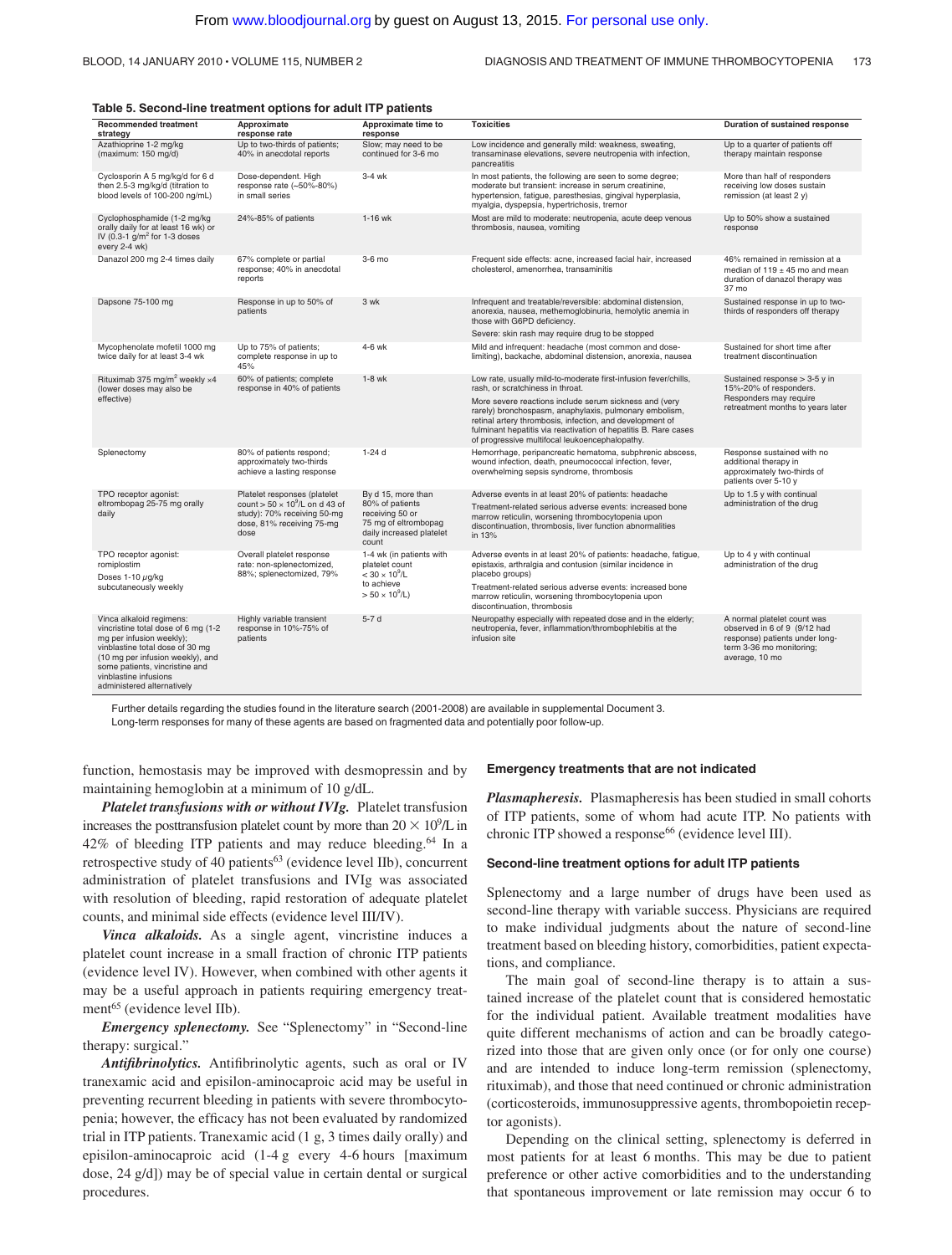12 months after diagnosis; indeed, some patients may spontaneously remit even years after diagnosis.

*Second-line therapy: medical.* Treatment options are listed alphabetically so as to show no preference for a particular therapy (supplemental Document 8, Recommendation Box 5; Table 5).

*Azathioprine.* Despite few new data, consensus was that this agent is still useful. Investigators have reported complete responses in 45% of 53 patients (40 splenectomized) treated with azathioprine (150 mg/day) for a median of 18 months.<sup>67</sup> Although continued therapy is generally required, often a reduced dose suffices. Leukemia has only rarely been associated with azathioprine in other disorders but has not been described in ITP patients<sup>68</sup> (evidence level III).

*Cyclosporin A.* Cyclosporin A (2.5-3 mg/kg/d) is effective as a single agent in ITP patients or when given with prednisone, but its side effects may make it unsuitable for some patients (eg, older patients and those with renal insufficiency). Clinical improvement was observed in more than 80% of patients resistant to first-line therapy, with  $42\%$  achieving a complete response<sup>69</sup> (evidence level IIa). Remissions may be durable (mean, 29 months) following discontinuation of treatment<sup>70</sup> (evidence level IIb). Side effects are usually moderate but transient and include fatigue, renal insufficiency, hypertension, and neuropathy.69

*Cyclophosphamide.* Immunosuppression with cyclophosphamide, either orally (1-2 mg/kg daily for at least 16 weeks) or intravenously  $(0.3-1 \text{ g/m}^2 \text{ for } 1-3 \text{ doses every } 2-4 \text{ weeks})$ , has been used for patients refractory to corticosteroids and/or splenectomy. Response rates varied from 24% to 85%43,71,72 and toxicity was mild to moderate.72 However, there are reports of ITP and SLE patients developing acute myeloid leukemia (AML) after cyclophosphamide therapy.73 The complication of sterility after treatment for ITP has not been adequately addressed.

*Danazol.* Danazol is an attenuated androgen administered orally at a dose of 200 mg, 2 to 4 times daily (10-15 mg/kg/d). Response rates of 60% to 67% have been recorded ( $> 50 \times 10^9$ /L for  $\geq$  2 months in 57 ITP patients after splenectomy).<sup>74</sup> Older females and splenectomized patients may have the highest rate of response.74

*Dapsone.* Dapsone is a moderate corticosteroid-sparing agent that is usually administered orally at a dose of 75 to 100 mg/d.75 Dapsone may delay splenectomy for up to 32 months in patients who have not responded to first-line corticosteroid therapy (evidence level IIb). However, splenectomized patients have a low response rate.76

Male patients at risk for glucose-6-phosphate dehydrogenase (G6PD) deficiency should be screened before starting treatment and monitored for hemolysis and methemoglobinemia77 (evidence level III).

*Mycophenolate mofetil.* Mycophenolate mofetil (MMF), an antiproliferative immunosuppressant, has been shown to be useful in some ITP patients. Administration of MMF at progressively increasing doses (250 mg up to optimally 1000 mg/day twice a week over 3 weeks) produced platelet increase in 39% of patients with refractory ITP, but was not sustained<sup>78</sup> (evidence level IIb). In a retrospective study, the overall response rate was 78% (major response,  $> 80 \times 10^9$ /L; and moderate response,  $30-80 \times 10^9$ /L at 3 months).79

*Rituximab.* Several publications have reported the use of rituximab in ITP patients since previous consensus documents were issued<sup>15,16</sup> and suggest that about 60% of patients respond, with approximately 40% achieving complete response.80 Responses generally occur after 1 to 2 weeks to 6 to 8 weeks<sup>81,82</sup> and last from 2 months in partial responders to 5 years or longer in 15% to 20% of initially treated patients.<sup>80</sup> Most patients with a durable ( $> 1$  year) complete response will respond to repeat treatment if they relapse (evidence level IIa-III).

After 2 years of observation in a prospective, open-label, single-arm phase 2 trial, 33% of patients had a platelet count of  $50 \times 10^9$ /L or higher and 40% had a platelet count of 30  $\times 10^9$ /L or higher without any additional treatment.<sup>83</sup> Although the studies presented used rituximab doses of 375 mg/m2, lower doses (100 mg IV weekly for 4 weeks) may also be effective, although associated with a longer time to response.<sup>84</sup> At the current time the standard dose of rituximab for ITP patients is unknown, and, due to the potential toxicity and expense of the agent, future studies are required to identify the optimal dose. High response rates have recently been reported for a combination of rituximab with high-dose dexamethasone as initial therapy.85

Rituximab is contraindicated in patients with evidence of active hepatitis B infection (eg, positive hepatitis B/C core antibody). Adverse events associated with rituximab are usually mild or moderate, with a low incidence of infections.82,86 There are also reports of more than 50 cases of progressive multifocal leukoencephalopathy associated with rituximab treatment in patients with lymphoma and more recently a limited number of patients with SLE and ITP.87,88 Hence, additional long-term safety data are required. These cases tend to occur in patients who are heavily immunosuppressed and on combination treatments.

*Thrombopoietin-receptor agonists: romiplostim and eltrombopag.* Rather than modulating the immune system, another therapeutic approach is to stimulate platelet production. Thrombopoietin (TPO) is the primary factor regulating platelet production,89 and several TPO-receptor agonists have been developed that activate the TPO receptor and increase platelet production.<sup>90-93</sup> Two agents, romiplostim and eltrombopag, are FDA-approved for the treatment of ITP. Romiplostim is administered as a 1 to 10  $\mu$ g/kg subcutaneous weekly injection.93,94 Eltrombopag is an oral non-peptide TPO-receptor agonist administered as a 25, 50, or 75 mg daily dose92,94,95 (evidence level Ib/IIa).

Data from phase 1-3 trials have demonstrated that both drugs are highly effective in increasing the platelet count in both healthy volunteers and ITP patients.90,92-98 In 2 parallel, placebo-controlled, double-blind randomized phase 3 trials, romiplostim was given to 63 splenectomized and 62 non-splenectomized patients for 6 months.<sup>93</sup> An overall platelet response rate ( $\geq 4$  out of 24 study weeks  $> 50 \times 10^9$ /L) was observed in 79% and 88% of romiplostimtreated patients, compared with 0% and 14% in the respective placebo arms.93 Similar results have been achieved with eltrombopag in chronic relapsed or refractory ITP patients ( $n = 114$ ); 59% of eltrombopag-treated patients compared with 16% of placebotreated patients achieved a platelet count of  $50 \times 10^9$ /L or higher on day 43 of the study.94

Across the 2 romiplostim studies, 87% of romiplostim-treated patients reduced or discontinued concurrent ITP therapy, including corticosteroids and IVIg.93 Long-term data with romiplostim showed that responses were sustained for up to 4 years on continuous therapy, with most patients able to decrease or discontinue concurrent corticosteroid therapy.98 This is an important finding, especially as it affects patients who may have been on immunosuppressive treatment for a long period of time. TPOreceptor agonists have the potential to minimize morbidity and mortality in these patients.

Although most adverse effects were mild, concerns have been raised over the increased bone reticulin found in 10 of more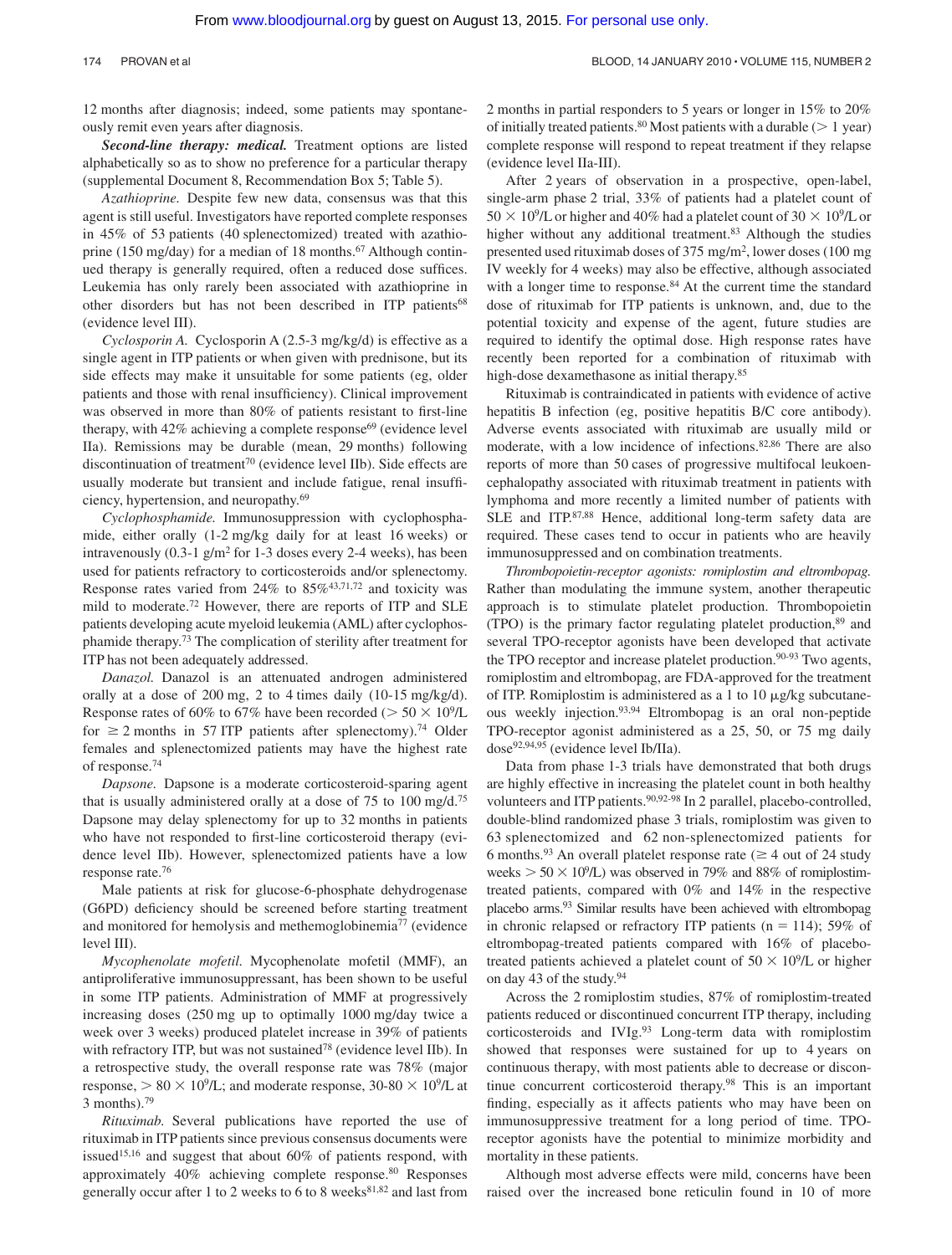than 271 patients included in the romiplostim trials and in 7 of 117 patients in the eltrombopag trials. Long-term studies will address the importance of this finding and determine whether routine monitoring is required.93,98 Although reported in rodent studies with eltrombopag, there was no increase in cataracts observed in the ITP studies.92,94,99 Liver function test abnormalities were seen in 13% of eltrombopag-treated patients.<sup>100</sup>

Due to their mechanism of action, TPO-receptor agonists are considered a maintenance therapy. Upon cessation of treatment, most patients return to lower platelet counts ( $\sim 10\%$  transiently falling below baseline platelet counts); however, a few patients are able to discontinue treatment successfully.93

*Vinca alkaloids.* Vinca alkaloids may cause a transient platelet count increase in two-thirds of patients lasting 1 to 3 weeks.15 Approximately 50% of splenectomized patients respond to vinca alkaloids but this is not sustained.15,101,102

*Second-line therapy: surgical. Splenectomy.* Eighty percent of patients respond to splenectomy, and response is sustained in  $66\%$  with no additional therapy for at least 5 years<sup>103-105</sup> (supplemental Document 8, Recommendation Box 6). Many patients without a complete response can still expect a partial or transient response.15,106 Approximately 14% of patients do not respond and approximately 20% of responders relapse weeks, months, or years later<sup>103</sup> (evidence level IIb).

*Complications of splenectomy.* Complications of splenectomy include bleeding, infection, thrombosis, prolonged hospitalization, readmission to the hospital, and requirement for additional intervention.<sup>104</sup> Reported complication rates vary considerably<sup>30,103,104,107,108</sup> and may be greater in patients aged 65 years or older.29 In a recent systematic analysis, splenectomy complication rates were 12.9% with laparotomy and 9.6% with laparoscopy; mortality was 1.0% with laparotomy and 0.2% with laparoscopy.104

Because ITP<sup>22</sup> and splenectomy<sup>109</sup> are both associated with thromboembolic risks, ITP patients should receive appropriate postoperative thromboprophylaxis.

*Predicting response to splenectomy.* There is no widely accepted test predicting response to splenectomy. Response to oral corticosteroids or high-dose IVIg has a low predictive value $110,111$ (evidence level IIb). Indium-labeled autologous platelet scanning may be the most sensitive predictor of response to splenectomy, but here too studies vary.<sup>112,113</sup> When scanning reveals splenic platelet destruction, approximately 90% of patients respond to splenectomy.112 This test is currently limited to several research centers, but if available may be useful before splenectomy (evidence level III, grade B recommendation).

*Accessory splenic tissue (evidence level III/IV).* Imaging techniques show accessory splenic tissue in up to 12% of splenectomized patients and almost all is removed during surgery.<sup>114</sup> In patients who relapse following an initial response to splenectomy, assessment for accessory spleen should be considered. However, in patients who never responded to initial splenectomy, response is extremely rare.<sup>42,115</sup>

*Prevention of infection after splenectomy.* Splenectomized patients are at lifelong risk for uncontrolled infection with a poor outcome from *Streptococcus pneumoniae*, *Neisseria meningitidis*, and *Haemophilus influenzae.*116,117

Patients are usually given prophylactic polyvalent pneumococcal, meningococcal C conjugate, and *H influenzae* b (Hib) vaccines at least 4 weeks before (preferably) or 2 weeks after splenectomy and revaccinated according to the country-specific recommendations (evidence level IV).<sup>118,119</sup> In patients who have received rituximab in the previous 6 months, vaccinations may not be effective. Vaccination for these patients should be readdressed once B-cell recovery has occurred.

In some studies, asplenic patients were given long-term antibiotic prophylaxis (phenoxymethylpenicillin 250-500 mg twice a day or equivalent, or erythromycin 500 mg twice a day).120 However, the benefit of lifelong antibiotic prophylaxis is unproven<sup>121,122</sup> and the risk of late infection is quite low, and therefore no consensus has been reached.123

A practical policy is for splenectomized patients to have a home supply of antibiotics (eg, penicillin VK, erythromycin, or levofloxacillin) for use in case of a febrile illness. Patients should be educated about the risk of postsplenectomy infection, including the need to go to the emergency department if fever higher than 101°F (38°C) occurs. In addition, cards should be carried to alert physicians that the patient is asplenic; some patients may wish to wear alert bracelets or pendants (grade C recommendation, evidence level IV).

### **Treatment options for adult patients failing first- and second-line therapies**

*Patients failing first- and second-line therapies.* Approximately 20% of patients do not attain a hemostatic platelet count after splenectomy or after first- and second-line medical approaches (supplemental Document 8, Recommendation Box 7); an additional 10% to 20% of splenectomy responders eventually relapse (evidence level IV). These patients may be able to tolerate severe thrombocytopenia (ie, platelet counts as low as  $10 \times 10^9$ /L) relatively well with near-normal quality of life (QoL). However, some have consistent and statistically significant deficits on QoL measures, bleeding, and increased risk of death.28,124-126 For those who fail standard therapies and still require treatment, options are limited. In this situation, the risk of further therapy must be discussed with the patient and compared with the benefit of that therapy. In addition, other potential etiologies for thrombocytopenia should be exhaustively explored.127 Some patients opt to live with lower platelet counts instead of undergoing toxic treatments (Table 6).

*Combination chemotherapy.* Combination chemotherapy may be effective for some chronic refractory ITP patients.65,128,129 A combination of cyclophosphamide (100-200 mg/d IV) on days 1 through 5 or 7 and prednisone (0.5-1.0 mg/kg orally daily) on days 1 through 7, combined with vincristine (1-2 mg IV) on day 1, and one of the following: azathioprine (100 mg orally daily) on days 1 through 5 or 7 or etoposide (50 mg orally daily) on days 1 through 7 has been evaluated. The overall response rate in the 31 patients was 68% including a complete response in 42%; therapy was well tolerated (evidence level IIb). Longer-term follow-up is required to assess durability of remission and the risk of secondary cancers.

*Campath-1H.* Campath-1H is an alternative therapeutic option for severe, refractory ITP130; however, this drug has the potential to cause severe, possibly life-threatening, immunosuppression and usually requires prolonged antifungal, antibacterial, and antiviral prophylaxis.

*Hematopoietic stem cell transplantation.* Remissions have been induced in some patients with chronic refractory ITP using autologous or allogeneic hematopoietic stem cell transplantation (HSCT)131-134 (evidence level IIb/III). However, potentially fatal toxicities such as neutropenic fever, cerebral hemorrhage, and septicemia may occur.<sup>133</sup> HSCT is warranted only in patients with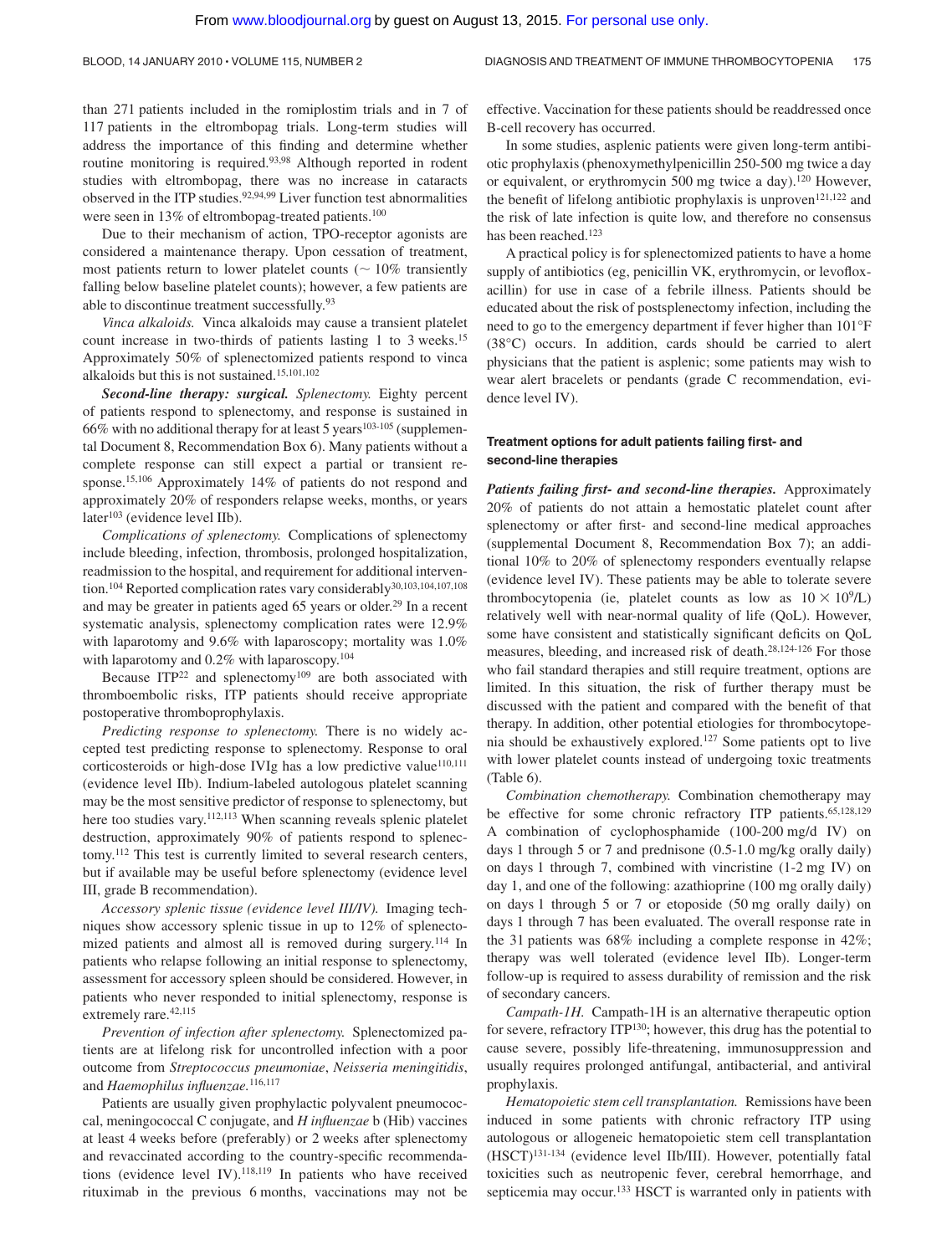#### 176 PROVAN et al BLOOD, 14 JANUARY 2010 • VOLUME 115, NUMBER 2

| Recommended<br>treatment strategy                                                                                | Approximate<br>response rate                                                                               | <b>Approximate time</b><br>to response                                       | <b>Toxicities</b>                                                                                                                                                                          | <b>Sustained response</b>                                                                                  |
|------------------------------------------------------------------------------------------------------------------|------------------------------------------------------------------------------------------------------------|------------------------------------------------------------------------------|--------------------------------------------------------------------------------------------------------------------------------------------------------------------------------------------|------------------------------------------------------------------------------------------------------------|
| Category A: treatment options with sufficient data                                                               |                                                                                                            |                                                                              |                                                                                                                                                                                            |                                                                                                            |
| TPO--receptor agonist:<br>eltrombopag                                                                            | Platelet responses<br>(platelet count $>$ 50 $\times$                                                      | By d 15, more than<br>80% receiving 50 or                                    | Adverse events in at least 20%<br>of patients: headache                                                                                                                                    | Up to $1.5$ y with<br>continuous                                                                           |
| 25-75 mg orally daily                                                                                            | $10^9$ /L on<br>d 43 of study): 70%<br>receiving 50-mg dose,<br>81% receiving 75-mg<br>dose                | 75 mg of<br>eltrombopag daily<br>increased platelet<br>count                 | Treatment-related serious<br>adverse events: increased bone<br>marrow reticulin, worsening<br>thrombocytopenia upon<br>discontinuation, thrombosis, liver<br>function abnormalities in 13% | administration of the<br>drug                                                                              |
| TPO--receptor agonist:<br>romiplostim                                                                            | Overall platelet response<br>rate:                                                                         | 1-4 wk (in patients<br>with a platelet count                                 | Adverse events in at least 20%<br>of patients: headache, fatique.                                                                                                                          | Up to $4 \vee$ with<br>continuous<br>administration of the<br>drug                                         |
| 1-10 $\mu$ g/kg<br>subcutaneously weekly                                                                         | Non-splenectomized,<br>88%<br>Splenectomized, 79%                                                          | $<$ 30 $\times$ 10 <sup>9</sup> /L to<br>achieve<br>$> 50 \times 10^{9}$ /L) | Treatment-related serious<br>adverse events: increased bone<br>marrow reticulin, worsening<br>thrombocytopenia upon<br>discontinuation, thrombosis                                         |                                                                                                            |
|                                                                                                                  | Category B: treatment options with minimal data and considered to have potential for considerable toxicity |                                                                              |                                                                                                                                                                                            |                                                                                                            |
| Campath-1H                                                                                                       | Initial response seen in<br>67% of patients                                                                | 1 wk to 9 mo                                                                 | Fever, rigors, chills, intracranial<br>hemorrhage, cerebral vein<br>thrombosis, severe intravascular<br>hemolysis, death, infection                                                        | All but 1 patient<br>relapsed within 24 mo                                                                 |
| Combination<br>chemotherapy: various<br>regimens; see<br>supplemental Table 3<br>for complete regimen<br>details | Response seen in more<br>than two-thirds of<br>patients                                                    | $2-3$ mo                                                                     | Risk of second malignancies<br>including acute leukemia, mild<br>nausea and vomiting, alopecia,<br>acne, hemorrhagic cystitis,<br>neuropathy, pancytopenia                                 | Durable response<br>seen in two-thirds of<br>patients achieving CR<br>(CR in about 40% of<br>all patients) |
| <b>HSCT</b>                                                                                                      | Of 14 patients, 6<br>achieved remission                                                                    | 5 wk                                                                         | Frequent serious toxicities<br>reported in peri- and<br>posttransplantation period:<br>infection, mucocutaneous<br>bleeding, myelosuppression,<br>anorexia, GVHD, and death                | Long-term complete<br>remission in one-third<br>of patients. Late (2 y)<br>relapses                        |

**Table 6. Recommendations for adult patients failing first- and second-line therapies**

Further details regarding the studies found in the literature search (2001-2008) are available in supplemental Document 3. CR indicates complete response; and GVHD, graft-versus-host disease.

severe chronic refractory ITP with bleeding complications unresponsive to other modalities. However, very few long-term responses have been recorded.

*TPO-receptor agonists: romiplostim and eltrombopag.* TPOreceptor agonists have been studied in patients after splenectomy and show an approximately  $79\%$  overall response rate  $90,92-94,98$ (evidence level Ib). TPO-receptor agonists may be a costly option, and thrombocytopenia will usually return upon cessation of treatment. However, these are the only treatments for refractory ITP that have been shown to be effective in RCTs. In view of the apparent low toxicity and good tolerability of these treatments, many patients would choose to be on them indefinitely. To date, administration of romiplostim has been continued for up to 4 years without loss of benefit or cumulative toxicity.98

#### **Therapies whose use is not justified**

The following approaches have been reviewed and are not justified for use in ITP due to evidence affirming lack of efficacy or excessive toxicity: colchicine, interferon  $\alpha$ , protein A immunoadsorption column, plasmapheresis as an isolated approach, vitamin C, recombinant factor VIIa.

#### **Supportive care**

## *Antifibrinolytics.* See "Emergency treatments" (evidence level IV).

*Inhibition of menstrual bleeding.* Both progesterone-containing intrauterine contraceptive device and oral contraceptives can decrease the frequency and amount of menstrual bleeding<sup>135</sup> (evidence level IIb).

*Other measures.* Patient groups (such as the ITP Support Association [http://www.itpsupport.org.uk/], the Platelet Disorder Support Association [http://www.pdsa.org/], and the ITP Foundation [http://www.itpfoundation.org]) offer psychological support to patients by providing relevant information about their condition, available treatments, and advice on how to live with ITP.

## **Thrombocytopenia in pregnancy**

#### **Presentation of thrombocytopenia during pregnancy**

Platelet counts are usually lower in pregnant than in non-pregnant women.132 This gestational thrombocytopenia is caused by a combination of hemodilution and increased platelet activation and clearance. A decrease of approximately 10% in platelet count is typical toward the end of the third trimester. ITP is estimated to occur in 1 in 1000 to 1 in 10 000 pregnant women.137 Women with previously diagnosed ITP may experience exacerbation or relapse.138,139

A study of 119 pregnancies in 92 women with ITP found that 31% required intervention. Pregnancy is associated with a procoagulant state in preparation for the hemostatic challenge of delivery140 due to increased levels of fibrinogen, factor VIII, and von Willebrand factor; suppressed fibrinolysis; and a reduction in the activity of protein S.140 These changes may result in fewer bleeding symptoms and therefore a greater tolerance to ITP in pregnant compared with non-pregnant women (evidence level IV).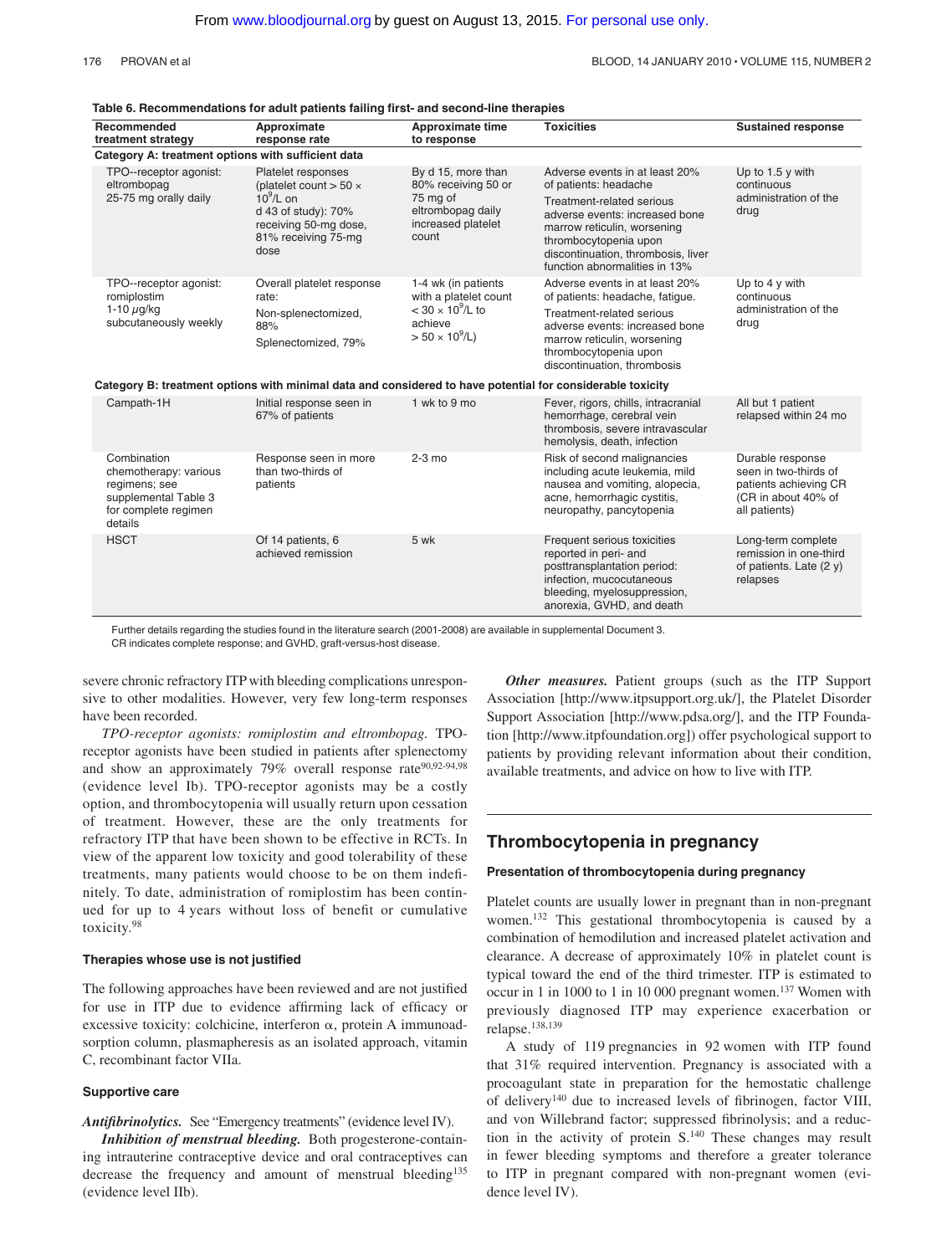#### **Diagnosis of ITP first presenting in pregnancy**

Recommendations for the diagnosis and management of ITP in pregnancy are mainly based on clinical experience and expert consensus, as there are few RCTs.

The diagnosis of ITP involves the exclusion of other causes of thrombocytopenia during pregnancy. As in the non-pregnant setting, diagnostic tests are used to exclude alternative causes of thrombocytopenia (see Tables 1-2 and supplemental Document 8). The work-up of a pregnant ITP patient is essentially the same as that of a non-pregnant patient; taking into account the following additions and exceptions: gestational thrombocytopenia, preeclampsia, HELLP syndrome, DIC, folate deficiency, massive obstetrical hemorrhage, acute fatty liver, antiphospholipid antibody syndrome.

*Laboratory investigations for the diagnosis of ITP in pregnancy.* Bone marrow examination is not required to make the diagnosis of ITP in pregnancy (supplemental Document 8, Recommendation Box 8). The measurement of maternal antiplatelet immunoglobulin has no value in the routine diagnosis of ITP in pregnancy.

### **Management of ITP in pregnancy**

Optimum management of ITP in pregnancy requires collaboration among the obstetrician experienced in the management of ITP, the hematologist, the obstetric anesthetist, and the neonatologist. Treatment is largely based on the risk of maternal hemorrhage. Studies have shown that pregnancy in women with ITP can proceed safely with low hemorrhagic risk for both infants and mothers.138,141,142 Because platelet counts may fall in the third trimester, the frequency of platelet count measurement increases to assist in making decisions regarding delivery. The aim of peripartum treatment is to ensure that there is a satisfactory maternal platelet count for delivery.

*Target platelet counts for treatment.* Throughout the first 2 trimesters, treatment is initiated (1) when the patient is symptomatic, (2) when platelet counts fall below 20 to 30  $\times$  10<sup>9</sup>/L, or (3) to produce an increase in platelet count to a level considered safe for procedures. Patients with platelet counts at 20 to  $30 \times 10^9$ /L or higher do not routinely require treatment. They should be monitored more closely as delivery approaches.<sup>143</sup>

The lowest platelet count at which it is safe to administer spinal or epidural anesthesia remains controversial due to the theoretical risk of epidural hematoma formation and neurological damage.144-146 Obstetric anesthetists generally recommend a platelet count of at least  $75 \times 10^9$ /L to allow administration of spinal or epidural anesthesia. Hematologists believe that a platelet count of at least  $50 \times 10^9$ /L is adequate to allow for cesarean section.

## **Recommended treatment options for the management of ITP in pregnancy**

Primary treatment options for maternal ITP are similar to those of other adult ITP patients (supplemental Document 8, Recommendation Box 9). Corticosteroids and IVIg are the first-line treatments for maternal ITP.143 The limited evidence for the use of IV anti-D, $^{147,148}$  splenectomy, and azathioprine<sup>149-151</sup> is presented in the subsections that follow. Vinca alkaloids, rituximab, danazol, TPO-receptor agonists, and most immunosuppressive drugs (other than azathioprine) should not be used during pregnancy because of possible teratogenicity.

*First-line treatment: initial treatment for newly diagnosed patients.*

*Corticosteroids.* Prednisone at a low dose (10-20 mg/d) is given initially and then adjusted to the minimum dose that produces a hemostatically effective platelet count. Worsening of the thrombocytopenia may complicate the last weeks before delivery so tapering should not be pursued aggressively at that time. Shortterm, low-dose prednisone is generally considered to be effective and safe for the mother, but corticosteroids can exacerbate hypertension, hyperglycemia, and osteoporosis and may cause excessive weight gain and psychosis. After delivery, the platelet count should be monitored and corticosteroids tapered slowly to avoid a rapid fall in platelet count and to ensure that the mother's mental state is not affected (evidence level IV).

Although prednisone is metabolized in the placenta by 11-betahydroxlase, high doses may have an effect on the fetus. A randomized study revealed no beneficial effect of low-dose maternal corticosteroids (1.5 mg of betamethasone orally per day) on the fetal platelet count<sup>152</sup> (evidence level Ib).

*IVIg.* If corticosteroid therapy is ineffective, significant side effects occur, or a more rapid platelet increase is required, IVIg should be considered. There are no comparative trials of corticosteroids and IVIg in pregnant women; however, response rates are similar to those in non-pregnant patients. After an initial response, single IVIg infusions are well tolerated and may be repeated as needed to prevent hemorrhage and provide an adequate platelet count for delivery (evidence level IV).

*IV anti-D.* In non-splenectomized Rh(D)-positive patients, IV anti-D 50 to 75  $\mu$ g/kg has been shown to be effective and safe for both mother and fetus in the second and third trimesters<sup>147,148</sup> (evidence level IIb). In one study of anti-D for delivery, augmentation with corticosteroids or IVIg was usually required to achieve the required platelet count of  $50 \times 10^9$ /L.<sup>147</sup> Although complications are uncommon, monitoring is required for neonatal jaundice, anemia, and direct antiglobulin test positivity after delivery.

*Management options for maternal ITP patients failing firstline treatment. Combining first-line therapy.* As with nonpregnant adults, combining first-line treatments in the refractory patient may be appropriate in the weeks before delivery (evidence level IV). HDMP (1000 mg) possibly in combination with IVIg or azathioprine has been suggested as a treatment for pregnant patients refractory to oral corticosteroids or IVIg143 (evidence level III). Data available for azathioprine in SLE and renal transplantation show that it is safe during pregnancy<sup>149-151</sup> (evidence level III) but response is slow. Cyclosporin A has not been associated with significant toxicity to mother or fetus during pregnancy.<sup>153,154</sup>

If splenectomy is necessary, it is best performed in the second trimester and may be performed laparoscopically (evidence level III), but the technique may be difficult beyond 20 weeks' gestation. Appropriate vaccination during or after pregnancy is required.

*Prepregnancy counseling.* It is rarely necessary to advise ITP patients against pregnancy. Counseling of ITP patients considering pregnancy should address safety of mother and fetus, outcomes of worsening maternal disease, and risks of pregnancy itself (evidence level IV).

*Management of delivery.* Historically, management of delivery in mothers with ITP has been dominated by concerns over the risk of severe neonatal thrombocytopenia and hemorrhage (supplemental Document 8, Recommendation Box 10). In 1976, cesarean section was recommended for all ITP patients based on a reported perinatal mortality of 12% to 21%, largely resulting from birth trauma and ICH. However, these historical data were selective and excessively pessimistic. More recent reviews suggest the neonatal mortality rate of babies born to mothers with ITP is less than  $1\%$ .<sup>141</sup> Large prospective studies published in the 1990s documented an incidence of "severe" neonatal thrombocytopenia ( $\leq 50 \times 10^9$ /L)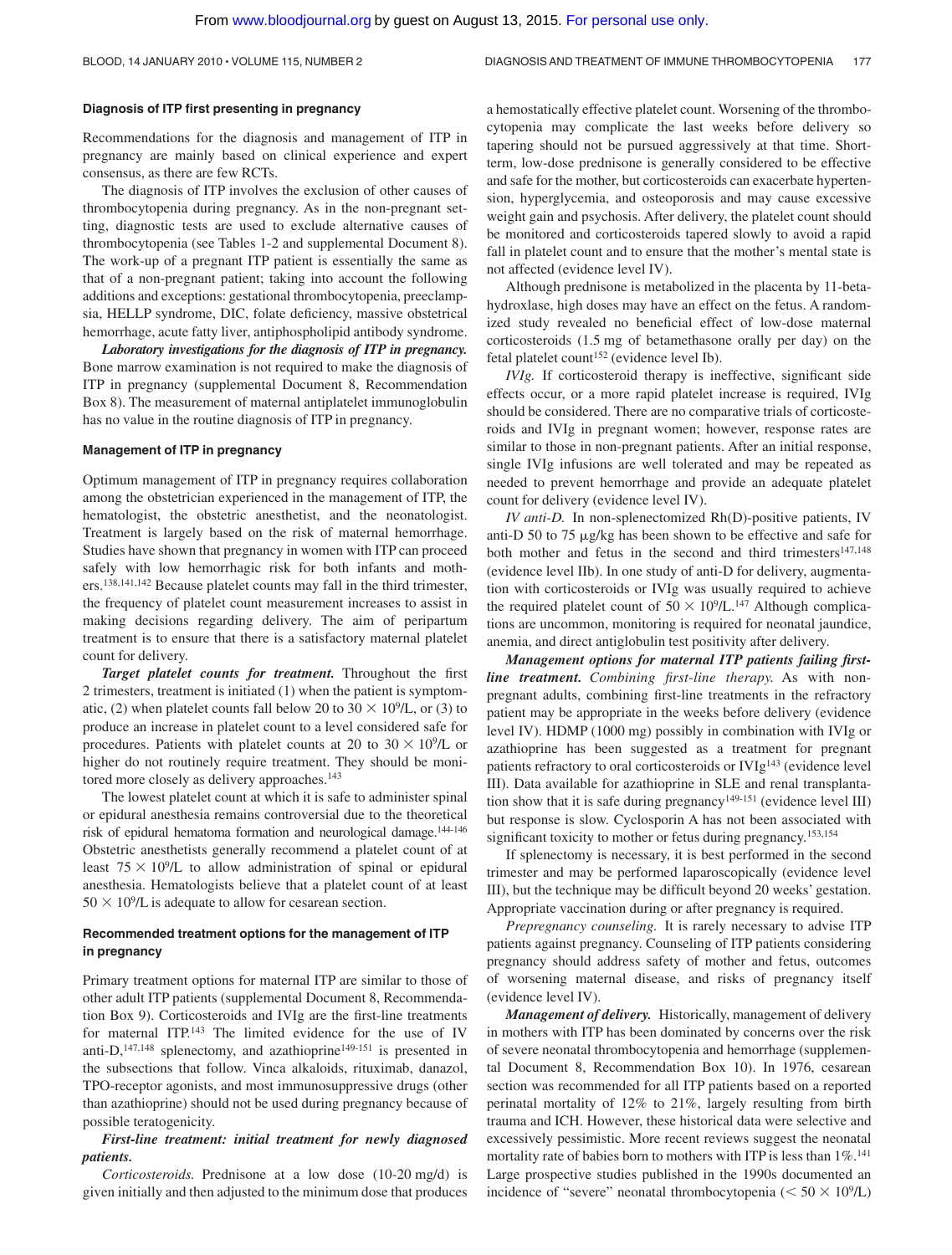of 8.9% to 14.7%, with ICH occurring in 0% to 1.5% of infants with neonatal thrombocytopenia.<sup>141,155-157</sup> There is no evidence that cesarean section is safer for the fetus with thrombocytopenia than uncomplicated vaginal delivery (which is usually safer for the mother). Moreover, most hemorrhagic events in neonates occur 24 to 48 hours after delivery at the nadir of the platelet count. Given the difficulty predicting severe thrombocytopenia in neonates and very low risk of serious hemorrhage (evidence level III, grade B recommendation), the mode of delivery in ITP patients should be determined by purely obstetric indications.<sup>143,158</sup>

*Management of the neonate (of mothers with ITP).* Neonatal ITP (from mothers with ITP) accounts for only 3% of all cases of thrombocytopenia at delivery.137 In low-birth-weight neonates admitted to intensive care, thrombocytopenia develops in 18% to  $35\%$  of admissions and is most common in the smallest infants<sup>159</sup> (evidence level IIb). Fetal or neonatal platelet count cannot be reliably predicted by maternal platelet count, platelet antibody levels, or history of maternal splenectomy for ITP141,143,160 (evidence level III). Fetal blood sampling by cordocentesis<sup>161</sup> carries a fetal mortality risk of 1% to 2% (at least as high as the risk of ICH). Scalp blood sampling in early labor to measure fetal platelet count<sup>162</sup> is technically difficult, can cause significant hemorrhage, and commonly produces misleading platelet count results because of clotting caused by exposure to vernix or amniotic fluid.163 Attempts to measure the fetal platelet count before delivery are not recommended (evidence level III). Procedures during labor associated with increased hemorrhagic risk to the fetus should be avoided (evidence level IV) including use of (1) fetal scalp electrodes, (2) fetal blood samples, (3) ventouse delivery, and (4) rotational forceps (evidence level IV).

After delivery, a cord blood platelet count should be determined<sup>157</sup> (level III evidence, grade C recommendation) by clean venepuncture of a cord vessel rather than by draining blood from the cord. Intramuscular injections, such as vitamin K, should be avoided until the platelet count is known. Infants with subnormal counts should be observed clinically and hematologically, as platelet counts tend to nadir between days 2 and 5 after birth. Transcranial ultrasonography should be performed on neonates with platelet counts less than  $50 \times 10^9$ /L at delivery (evidence level IV). Although treatment of the neonate is rarely required, in those with clinical hemorrhage or platelet counts less than  $20 \times 10^9$ /L, treatment with a single dose of IVIg 1 g/kg (repeated if necessary) produces a rapid response. Life-threatening hemorrhage should be treated by platelet transfusion combined with IVIg. Severe thrombocytopenia and clinical hemorrhage in neonates are rare due to maternal ITP so when present, neonatal alloimmune thrombocytopenia should be excluded by laboratory testing.

Neonatal thrombocytopenia secondary to maternal ITP may last for months and requires long-term monitoring and occasionally a second dose of IVIg at 4 to 6 weeks after birth. In alloimmune thrombocytopenia, fetal thrombocytopenia tends to worsen in subsequent pregnancies.<sup>164</sup> In ITP the second fetus is usually as affected as the first (evidence level III).

*Obstetric analgesia and anesthesia.* The decision about regional anesthesia is ideally made before delivery in conjunction with the obstetric anesthetist (supplemental Document 8, Recommendation Box 11). The general trend in recent years has been to lower the "cutoff point" to 75 to  $100 \times 10^9$ /L.<sup>145</sup> However, there are no data to support a minimum required platelet count and each case must be individually considered, with the risk of the procedure (spinal hematoma) balanced against benefits (pain relief, better blood pressure control, avoidance of general anesthesia). There are too few reports of epidural hematoma following regional blockade in obstetric patients to give an incidence of this complication.<sup>165</sup>

In the absence of bruising, bleeding history, and anticoagulation, and if the international normalized ratio (INR), activated partial thromboplastin time (APTT) test, and fibrinogen levels are normal, a small consensus of obstetric anesthetists agree no changes to routine practice are required until the platelet count drops below  $50 \times 10^9$ /L. For lower counts, a careful analysis of benefit against risk of epidural hematoma is needed, and multidisciplinary is discussion encouraged. Risk of vascular damage likely decreases proportionately to needle size, and consequently spinal may be a safer option than epidural blockade. An experienced operator is required (evidence level IV).

When monitoring platelet levels, the trend, as well as the absolute value, is important, and the mother with a rapidly falling count should be observed more closely than one with low but stable levels.166

Some maternity units have access to thromboelastography or other point-of-care global hemostasis monitoring.167 Using this technique, thrombocytopenia can be evaluated against the prothrombotic state of pregnancy, rather than monitoring platelet function alone. However, utility of these monitors in obstetric hemostasis has never been validated<sup>167</sup> (evidence level IV).

*Venous thromboembolism.* Despite thrombocytopenia, ITP in pregnancy may be associated with a prothrombotic state, due to anticardiolipin antibody syndromes, or other factors more common in pregnancy, and VTE prophylaxis should be considered.

## **Diagnostic approach in children with suspected ITP**

The diagnosis of ITP in children is one of exclusion (supplemental Document 8, Recommendation Box 12; Table 1). Children with newly diagnosed ITP and atypical features should be referred to, or discussed with, a hematologist experienced in the assessment and treatment of children with ITP. Children and their parents may benefit from contacts and literature that are available from ITP support groups (including those mentioned previously).

#### **Differential diagnosis**

Although presentation is generally acute, bruising and purpura may develop slowly over weeks or months, suggesting a chronic course. It is important to exclude other common disorders that may resemble ITP (Table 2).

If a decision is made to observe the child with presumed newly diagnosed ITP, even in typical cases, a complete blood count and blood smear should be repeated periodically to exclude the evolution of a serious bone marrow or other hematologic disorder until the diagnosis is clear or recovery has occurred.

Children with familial inherited thrombocytopenias have sometimes been misdiagnosed as having ITP.168,169 Inherited disorders should be suspected if thrombocytopenia has been present since early life, a positive family history for a similar disorder is elicited,170 or characteristic features are present.

*Special diagnostic considerations in children.* Older children are more likely to have chronic disease<sup>171</sup> (evidence level III). Other autoimmune diseases associated with thrombocytopenia, including SLE, CVID, and autoimmune lymphoproliferative syndrome (ALPS [although difficult to assess in some instances])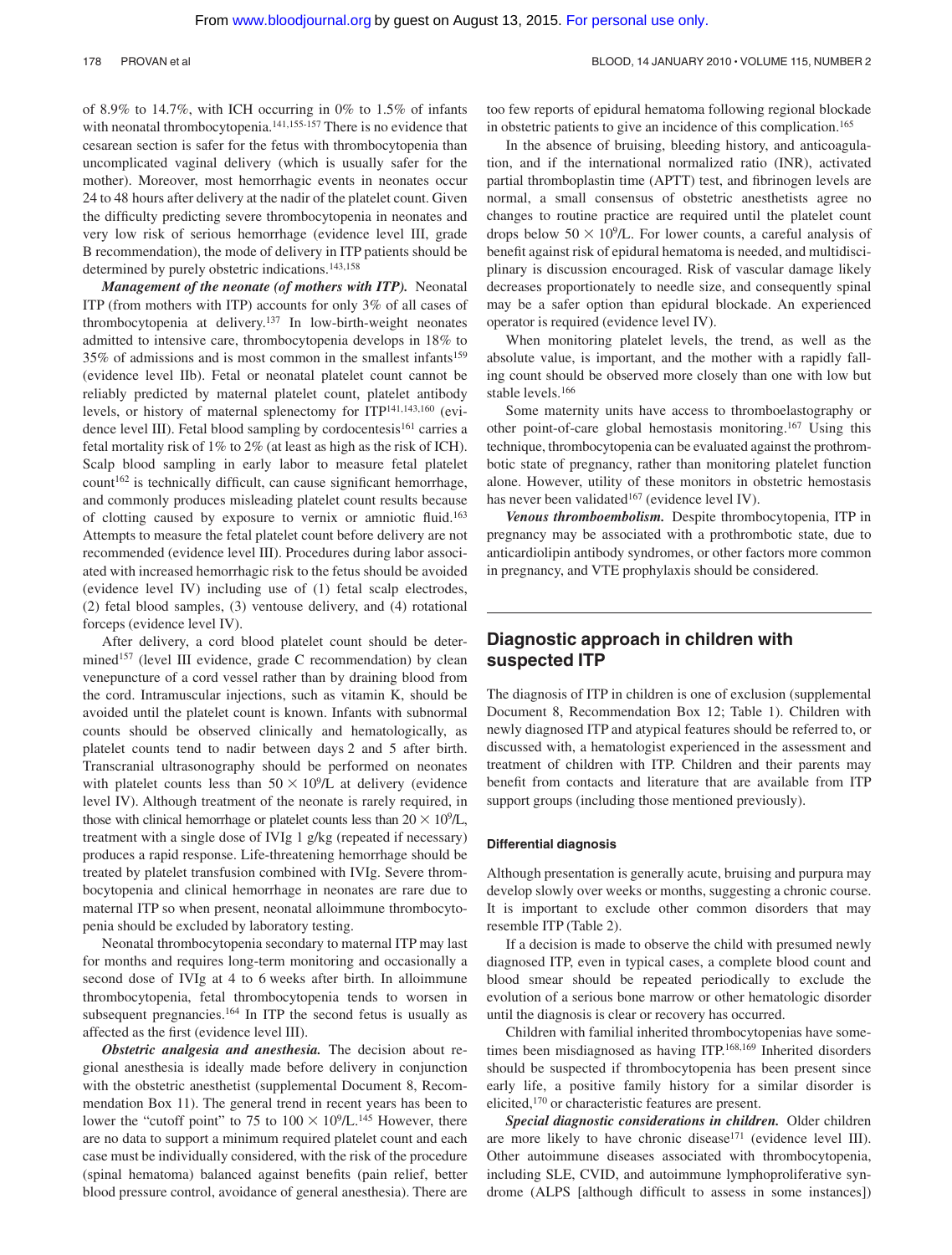#### **Table 7. Recommended evaluations for children newly diagnosed with ITP and no improvement after 3 to 6 months**

- Bone marrow evaluation (recommended if ITP persists and no prior response) ● Tests to identify infection (HIV/HCV/*H pylori*) if clinical suspicion or high local
- prevalence  $\bullet$  ANA
- 
- Testing for APLA including ACA and LAC
- Serum immunoglobulins (IgG, IgA, IgM)
- Review of medication usage

Refer also to corresponding topics under "Management of adult ITP," and supplemental Document 6.

ANA indicates antinuclear antibody; APLA, antiphospholipid antibodies; ACA, anticardiolipin antibody; and LAC, lupus anticoagulant.

should be considered in cases with multiple autoimmune cytopenias, as should HIV infection in those with risk factors for this infection.

*Bone marrow evaluation.* Bone marrow evaluation in children with newly diagnosed ITP is recommended only when abnormalities are present other than isolated thrombocytopenia in the blood count/smear, if systemic features (eg, bone pain) are apparent, or if the patient has an otherwise unexplained enlarged spleen. Bone marrow evaluation should at least be considered in cases who respond minimally or not at all to first-line therapies.<sup>172</sup>

**Helicobacter pylori** *infection, ANA, APLA (including lupus anticoagulant [LAC]).* See "*Helicobacter pylori* testing" in "Diagnostic approach in patients with suspected ITP."

*Examination of patients with persistent/early refractory ITP.* For patients with an initial diagnosis of ITP and no improvement in platelet count after 3 to 6 months and who still require treatment, several evaluations are recommended (Table 7).

## **Management of ITP in childhood: general measures**

Only 3% of children with ITP have clinically significant symptoms such as severe epistaxis or GI bleeding $173-177$  (evidence level IIb/III). Severe bleeding is more likely in children with platelet counts less than  $10 \times 10^9/L^{178}$  (evidence level III). The incidence of ICH in children with ITP is approximately 0.1% to  $0.5\%$ <sup>171,179,180</sup> (evidence level III), and predicting with confidence which children will develop an ICH is not possible. Risk factors for ICH in children with severe thrombocytopenia include head trauma and concomitant use of medications that adversely affect platelet function. Caution should be exercised in the management of children with ITP and coexisting vasculitis or coagulopathies, as may be seen in cases with varicella-associated ITP. Current opinion favors consideration of multiple factors when deciding to treat or not to treat children with ITP, including bleeding symptoms, the platelet count, and psychosocial and lifestyle issues such as activity profiles.

#### **Clinical classification**

Classification of children with ITP by severity of bleeding is useful to guide management (supplemental Document 8, Recommendation Box 13; Table 8).

Three bleeding scores confirm that most children with ITP do not have serious bleeding problems despite very low platelet counts.173,181,182 Of note, the severity of mucocutaneous bleeding does not predict the risk for life-threatening bleeding (eg, ICH), and children should not be treated based on cutaneous signs alone without consideration of other factors including the circulating platelet count, activity profile, and psychosocial issues.

#### **Health-related quality of life in children**

Patient-reported outcomes, including health-related quality of life (HRQoL) measures, are useful components for evaluating and understanding the effects of symptoms and treatments from the patient's perspective. A disease-specific tool has now been developed—the Kid's ITP Tools (KIT)—that has reliable management properties<sup>183</sup> (evidence level IIa).

#### **Expectant "watch and wait" policy**

The majority of children with newly diagnosed ITP lack significant bleeding symptoms and may be managed without therapy directed at raising the platelet count at the discretion of the hematologist and the patient<sup>173-175,182,184-186</sup> (evidence levels II-IV; supplemental Document 8, Recommendation Box 14). It is essential, therefore, that parents and children with ITP understand the risks of serious or life-threatening hemorrhage, and are also aware that children for whom drug therapy is prescribed are those at substantial risk of serious hemorrhage.

#### **Hospitalization**

For children with an established diagnosis of ITP, hospital admission should be reserved for those who have clinically significant bleeding. Problematic psychosocial circumstances of child and family (eg, behavioral issues, residence remote from a health care facility) should also be considered. Parents should be advised to watch for other signs of bleeding and be given a contact name and telephone number where a physician can be reached at all times. The child should not participate in competitive contact activities that have a high risk of head trauma. Other activities need not be restricted and the child should be encouraged to continue schooling (evidence level IV, grade C recommendation [supplemental Document 8, Recommendation Box 15]).

Most children with minor, mild, or moderate symptoms can be safely managed as outpatients with judicious use of supportive care (eg, antifibrinolytic agents, oral contraceptives) and weekly or less-frequent outpatient visits. When severe thrombocytopenia persists, limiting activities may be an option or treatment can be initiated. During teenage years, the issues of lifestyle and selfimage assume greater importance and should also be discussed and may influence treatment decisions.

**Table 8. Grade of severity and management of patients with ITP**

| Bleeding/quality of life                                                                                                                 | Management approach                                           |
|------------------------------------------------------------------------------------------------------------------------------------------|---------------------------------------------------------------|
| Grade 1. Minor bleeding, few petechiae ( $\leq$ 100 total) and/or $\leq$ 5 small bruises ( $\leq$ 3-cm diameter);<br>no mucosal bleeding | Consent for observation                                       |
| Grade 2. Mild bleeding, many petechiae ( $> 100$ total) and/or $> 5$ large bruises ( $> 3$ -cm diameter);<br>no mucosal bleeding         | Consent for observation or for treatment in selected children |
| Grade 3. Moderate bleeding, overt mucosal bleeding, troublesome lifestyle                                                                | Intervention to reach grade 1/2 in selected children          |
| Grade 4. Mucosal bleeding or suspected internal hemorrhage                                                                               | Intervention                                                  |

Modified from Buchanan and Adix<sup>181</sup>; Bolton-Maggs and Moon<sup>174</sup>; Imbach et al.<sup>171</sup>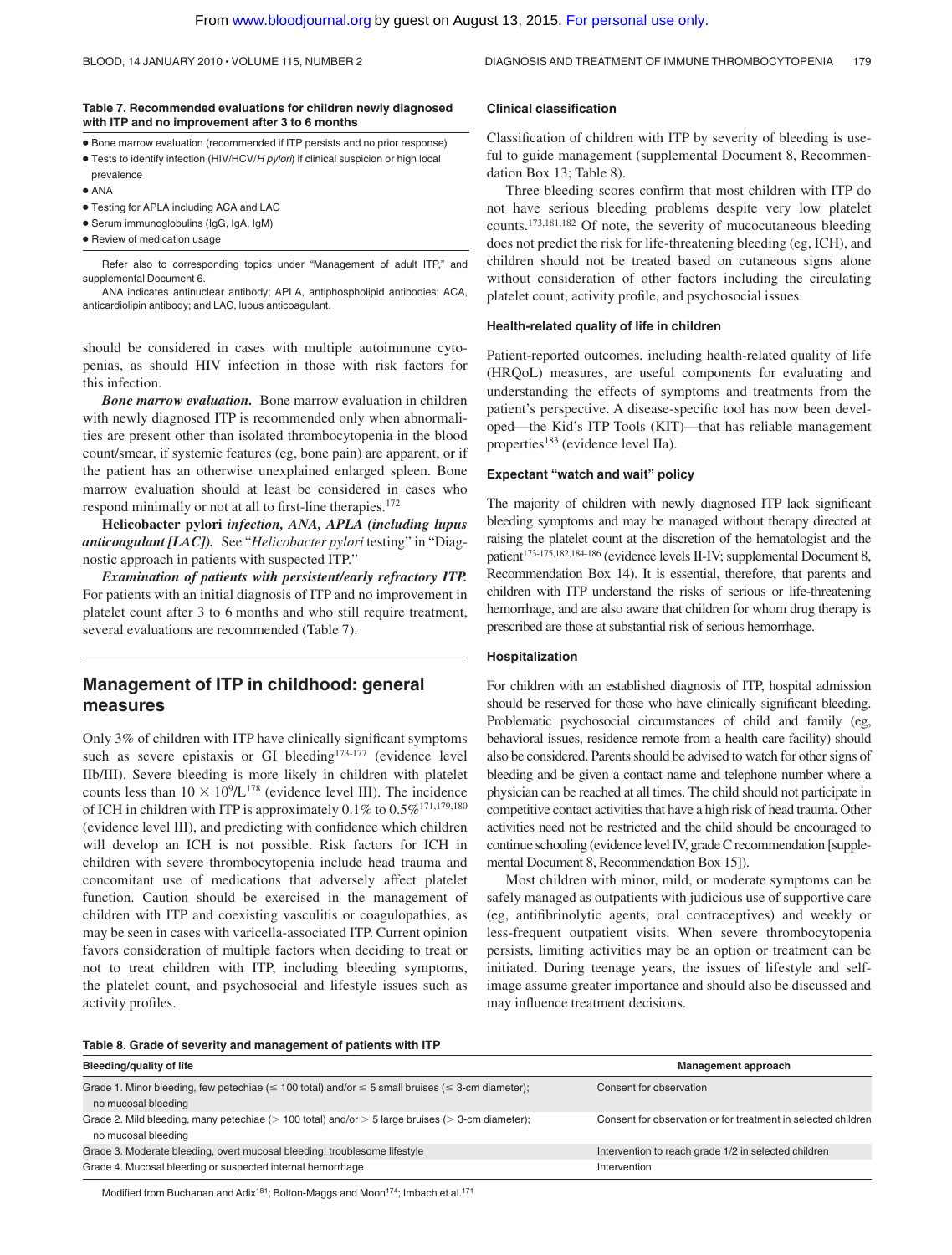180 PROVAN et al **BLOOD, 14 JANUARY 2010 • VOLUME 115, NUMBER 2** 

| <b>Recommended</b><br>management strategy                                                       | Approximate<br>response rate                                                             | Approximate time to<br>platelet recovery | <b>Toxicities</b>                                                                                                                                          | <b>Sustained</b><br>response                                                                                        |
|-------------------------------------------------------------------------------------------------|------------------------------------------------------------------------------------------|------------------------------------------|------------------------------------------------------------------------------------------------------------------------------------------------------------|---------------------------------------------------------------------------------------------------------------------|
| IV anti-D 50-75 $\mu$ g/kg                                                                      | 50%-77% achieve<br>a platelet response<br>depending on dose                              | $\geq 50\%$ respond<br>within 24 h       | Headache, fever,<br>chills (less common<br>than with IVIg)<br>Hemolysis, renal<br>failure (very rare in<br>absence of<br>comorbidity)                      | Similar to IVIg<br>although longer<br>responses have<br>been described with<br>repeated dosing                      |
| IVIg single dose of<br>$0.8 - 1$ g/kg on d 1                                                    | Effective in more<br>than $80\%$ of<br>patients                                          | $1-2d$                                   | Side effects include<br>headache (which can<br>be severe), fever                                                                                           | Similar to<br>corticosteroids.<br>One-third of patients<br>fall below<br>acceptable platelet<br>counts after 2-6 wk |
| Prednisone conventional<br>dose<br>1-2 mg/kg/d for a<br>maximum of 14 d;<br>4 mg/kg/d for 3-4 d | Up to three-fourths<br>$(\leq 75%) of patients$<br>will respond,<br>depending on dose    | $2-7d$                                   | <b>Transient mood</b><br>changes, gastritis,<br>and weight gain.<br>Caution in presence<br>of active infection<br>(especially varicella)<br>or GI bleeding | No curative benefit<br>known                                                                                        |
| Watch and wait                                                                                  | Approximately two-<br>thirds of children<br>will improve<br>spontaneously<br>within 6 mo | Days to $\sim$ 6 mo                      | Preventable<br>hemorrhage occurs,<br>activity restriction,<br>anxiety                                                                                      | Spontaneous<br>remissions are<br>generally durable                                                                  |

#### **Table 9. First-line/initial treatment in children with ITP**

TPO-receptor agonists: studies in children are ongoing. At this time, evidence to support use of these agents in children is not available, but encouraging results have been reported in adults (see "Management of adult ITP").

More complete details regarding the studies found in the literature search (2001-2008) are available in supplemental Document 7.

#### **General measures for persistent and chronic ITP in children**

The management of children with persistent/refractory ITP is essentially the same as those with newly diagnosed ITP. Many children stabilize with an adequate platelet count ( $> 20-30 \times 10^{9}$ /L) and have no symptoms unless injured. Spontaneous remission may occur over time and expectant management can continue depending on the risk of bleeding and the degree of activity restriction of the child. The onset of menstruation may be problematic and can be managed with antifibrinolytic agents and hormonal medication (see "Supportive care" under "Management of adult ITP"). Children and parents should not forget the vulnerability to excessive bleeding following serious accidents and it is advisable for the family to carry a card or letter with details of the disorder in case of emergency. A medical bracelet or pendant may be appropriate (evidence level IV).

Some children with ITP will have platelet counts of 10 to  $30 \times 10^9$ /L and, although they have no serious bleeding, they are nonetheless troubled by purpura. Treatment may be beneficial in these cases. As adolescents, minors may become very conscious of their appearance and need sympathetic support.

## **Management of ITP in children**

It is necessary to treat all children with severe bleeding symptoms and treatment should also be considered in children with moderate bleeding or those at increased risk of bleeding (Table 9).

### **First-line/initial treatment options to raise platelet counts in children**

See supplemental Document 8, Recommendation Box 16.

*Intravenous anti-D immunoglobulin.* IV anti-D immunoglobulin can be given to Rh(D)-positive children as a short infusion and is usually effective in transiently raising platelet counts.47,48,52,187,188 Mild extravascular hemolysis is common and a few instances of intravascular hemolysis, disseminated intravascular coagulation, and renal failure have been reported in pediatric patients with comorbidities.44,53,189,190

*Intravenous immunoglobulin (IVIg).* IVIg raises the platelet count in more than 80% of children and does so more rapidly than corticosteroids or no therapy<sup>191-194</sup> (evidence level Ia/Ib). Transient side effects (fever, headache, nausea/vomiting) are highest with a dose of  $1$  g/kg given on consecutive days<sup>195</sup> (evidence level Ia-III).

The original IVIg dose of 0.4 g/kg daily for 2 to 5 days has been superseded by short course with a single dose of 0.8 to 1 g/kg, with possible repeat treatment based on the short-term platelet response<sup>47,196</sup> (evidence level Ib).

*Predniso(lo)ne/corticosteroids.* Prednisone at a dose of 1 to  $2$  mg/kg/d may be effective at inducing a response in children<sup>15,16</sup> (evidence level Ib). Higher doses (4 mg/kg/d) for 3 to 4 days have been shown to be effective in up to 72% to 88% of children (platelet count  $>$  50  $\times$  10<sup>9</sup>/L) within 72 hours<sup>187,195,197</sup> (evidence level Ib/III).

Because of the serious side effects associated with prolonged corticosteroid treatment in children with ITP, prednisone should be used only to maintain a hemostatic platelet count, and for as short a time as possible.

#### **Emergency treatment in children**

In organ- or life-threatening situations (as with adult patients), a larger-than-usual dose (2- to 3-fold) of platelets should be infused together with IV high-dose corticosteroids and IVIg or IV anti-D (supplemental Document 8, Recommendation Box 17). The goal of treatment is to elevate the platelet count to a level where the risk of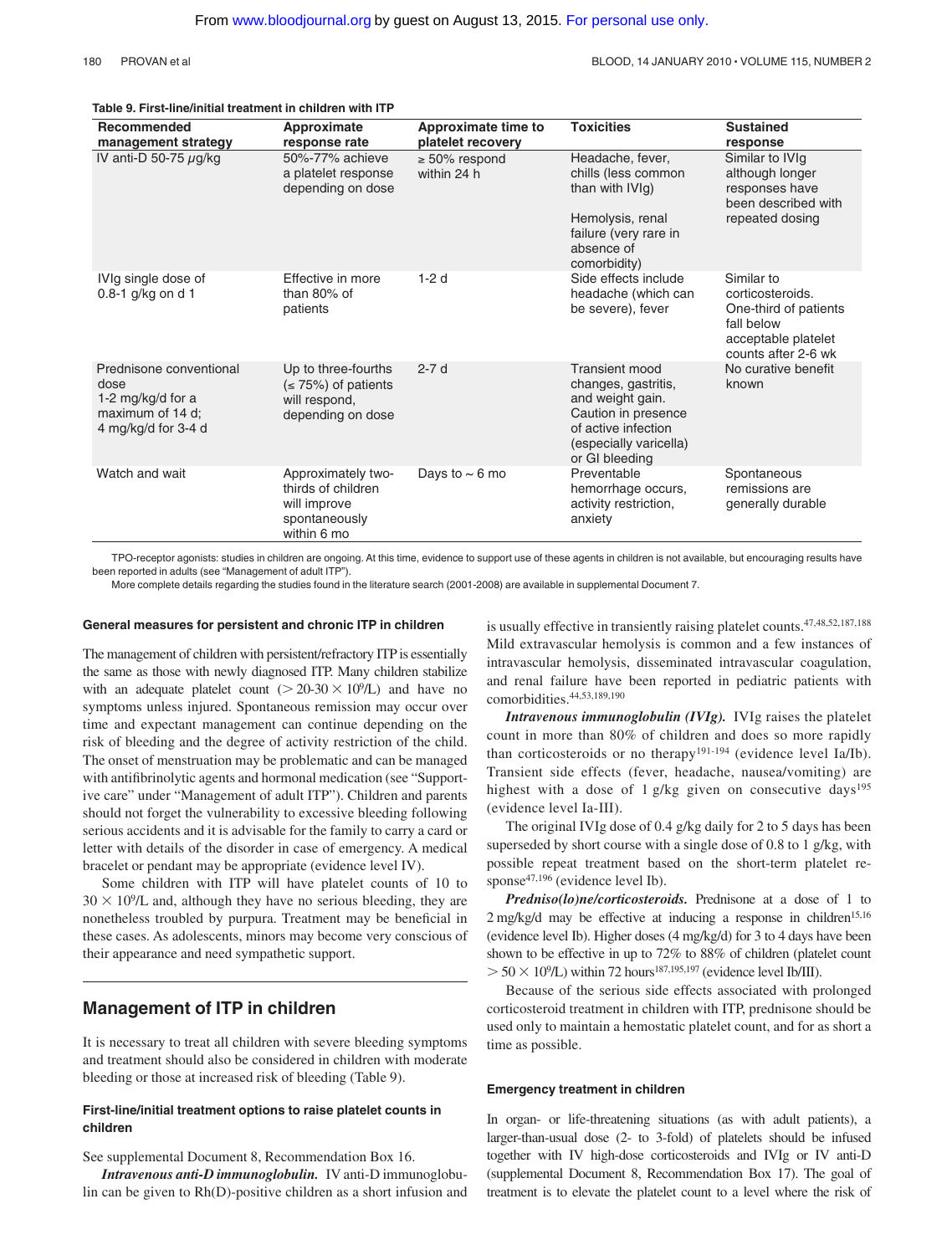BLOOD, 14 JANUARY 2010 · VOLUME 115, NUMBER 2 DIAGNOSIS AND TREATMENT OF IMMUNE THROMBOCYTOPENIA 181

| Recommended<br>treatment strategy                                                                                                   | Approximate<br>response rate                                                           | Approximate<br>time to response | <b>Toxicities</b>                                                                                                                                                                                               | <b>Sustained</b><br>response                                                              |
|-------------------------------------------------------------------------------------------------------------------------------------|----------------------------------------------------------------------------------------|---------------------------------|-----------------------------------------------------------------------------------------------------------------------------------------------------------------------------------------------------------------|-------------------------------------------------------------------------------------------|
| Dexamethasone<br>28 mg/m $^2$ /d                                                                                                    | Up to 80% achieve<br>a platelet response<br>(study in adults and<br>children)          | 3 d                             | Sleeplessness,<br>behavioral changes,<br>hypertension, anxiety,<br>gastric distress,<br>cataract, bronchial<br>pneumonia, fatigue,<br>pain                                                                      | Responses are of<br>short duration<br>unless cycles are<br>repeated                       |
| HDMP 30 mg/kg/d for<br>3 d followed by<br>20 mg/kg/d for 4 d                                                                        | At least as effective<br>as IVIg; 60%-100%<br>of patients achieve<br>platelet response | $2-7d$                          | Worse side-effect<br>profile compared with<br>prednisone                                                                                                                                                        |                                                                                           |
| Rituximab 100 mg or<br>375 mg/m <sup>2</sup> /wk for<br>4 wk                                                                        | 31%-79% response<br>rates reported<br>(CR/PR/MR)                                       | Within a few<br>weeks           | Generally well<br>tolerated. Side effects<br>mild and easily<br>resolved:<br>serum sickness.<br>maculopapular rash,<br>arthralgia, low-grade<br>fever, malaise, pruritus,<br>urticaria, and throat<br>tightness | 63% achieved a<br>CR lasting 4 to<br>30 mo; however,<br>this is variable in<br>literature |
| Single or combination<br>regimens: cyclosporin<br>A, azathioprine,<br>prednisone, IVIg, anti-<br>D, vinca alkaloids,<br>and danazol | Approximately 70%<br>of patients achieve<br>platelet response                          | Days to months                  | Cytotoxic agents: usual<br>side effects of<br>monotherapies apply,<br>consideration of<br>carcinogenesis<br>required                                                                                            | Individual<br>responses vary                                                              |
| Splenectomy                                                                                                                         | 60%-70% long-term<br>response                                                          | 24 h                            | Postsplenectomy<br>complications include<br>sepsis                                                                                                                                                              | 80% of<br>responders<br>maintain platelet<br>response over 4 y                            |

**Table 10. Treatment options in children with persistent or chronic ITP**

See supplemental Document 7 for relevant studies. More complete details regarding the studies found in the literature search (2001-2008) are available in the appendices.

HDMP indicates high-dose methylprednisolone; CR, complete response; PR, partial response; and MR, minor response.

severe bleeding is minimized as soon as possible. In special circumstances, emergency splenectomy may need to be considered (evidence level IV).

#### **Treatment options for children with persistent or chronic ITP**

The goal of treatment for children with persistent or chronic ITP is to maintain a hemostatic platelet count with first-line therapies (eg, IVIg, IV anti-D, short-course corticosteroids) and to minimize the use of prolonged corticosteroid therapy (supplemental Document 8, Recommendation Box 18). Cytotoxic drugs should be used with extreme caution in children. All children with persistent or chronic ITP should have their case reviewed and managed by a hematologist experienced in the diagnosis and management of children with ITP

Table 10 contains a summary of the treatment options for children with chronic ITP in whom first-line treatments are not successful. Treatment options are listed alphabetically and do not imply preference.

*Dexamethasone.* Dexamethasone (28-40 mg/m<sup>2</sup>/d) has been reported as treatment for patients with refractory ITP.198,199 The response rate in previously untreated patients aged 18 years or younger was 86%, with 67% of all evaluable patients reaching platelet levels of at least  $50 \times 10^9$ /L lasting for a median time of 26 months<sup>36</sup> (evidence level IIa). However, side effects such as sleeplessness, aggressive behavior, and loss of concentration are unacceptably high.198

*High-dose methylprednisolone.* HDMP (given as an oral 7-day course of 30 mg/kg/d for 3 days followed by 20 mg/kg/d for 4 days) has been used as an alternative to IVIg200-202 (evidence level Ib-III).

*IVIg/anti-D.* See "First-line/initial treatment options to raise platelet counts in children."

*Rituximab (see "Rituximab" in "Second-line treatment options for adult ITP patients").* Rituximab has been used with success in children with chronic refractory ITP203-205 (evidence levels IIa and IIb). Overall, the response rate  $(> 50 \times 10^9/L)$ platelet count) is between 31% and 68%. In all case series, rituximab was well tolerated with the exception of serum sickness (supplemental Document 7).

*Single or combination regimens (see "Combination chemotherapy" in "Treatment options for adult patients failing firstand second-line therapies").* The experience in children is limited and therefore no recommendations can be made<sup>65</sup> (evidence level IIb/IV).

*TPO-receptor agonists.* A number of studies with TPOreceptor agonists have shown encouraging results in adults.<sup>90,92-98</sup> However, no finalized studies in children are available to support the use of these agents in this patient population. Assuming that the long-term safety of these agents is confirmed, they could be used not only for children with chronic refractory ITP, but also in those with persistent but highly symptomatic disease resistant to usual first-line treatments.

#### **Surgical options for children with chronic refractory ITP**

Bleeding complications of ITP must be managed according to severity and circumstances, and splenectomy is generally deferred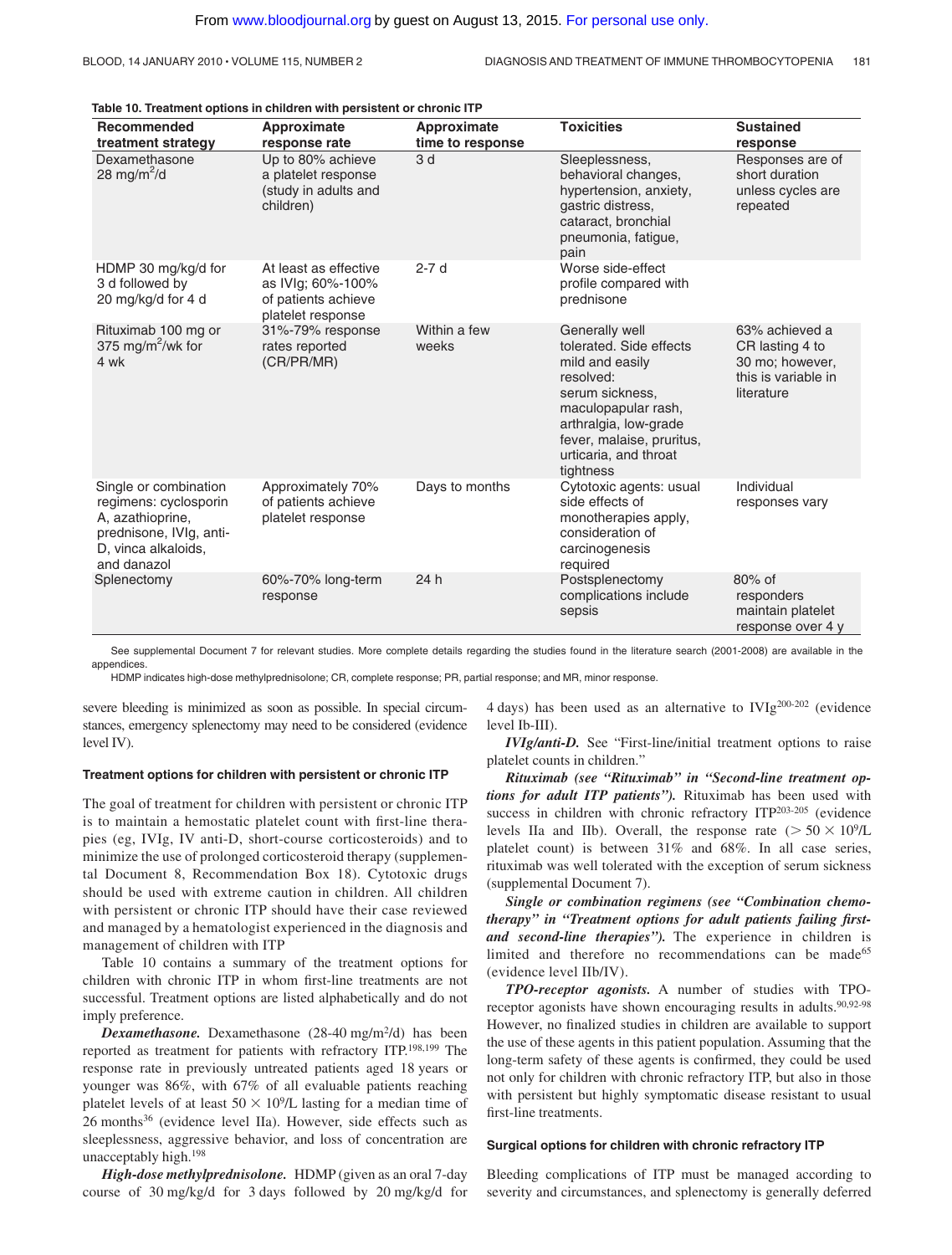for as long as possible. Seventy to 80% of children will initially respond to splenectomy but the postoperative risk of infection is a deterrent to its routine use.

*Splenectomy.* Splenectomy with appropriate previous vaccination, followed by prophylactic antibiotics, is an effective treatment for pediatric ITP (supplemental Document 8, Recommendation Box 19). However, it is rarely recommended in children because the risk of death from ITP in childhood is extremely low  $(< 0.5\%)$ . The comparative figure associated with postsplenectomy overwhelming sepsis is up to  $3\%$  in children.<sup>206</sup> The risk of sepsis probably persists for life. In children who do undergo splenectomy, the overall effectiveness is good, but complications, primarily sepsis, remain a concern<sup>206,207</sup> (evidence level IIb/III).

## **Therapies whose use is no longer justified**

Consensus regarding a lack of efficacy or high reported toxicity, or because of a lack of evidence means that interferon- $\alpha$  and campath-1H can no longer be justified for use in childhood ITP (evidence level IV).

## **Conclusions**

Despite significant progress in our understanding of the pathophysiology and management of ITP during the past 15 years, surprisingly few RCTs have been conducted and evidence-based guidelines to inform management of individual patients are limited. There are also few validated risk factors regarding outcome prediction or response to therapies (including splenectomy) and little progress has been made toward making ITP anything other than a "diagnosis of exclusion." Consequently, future research on ITP must be focused on carefully designed randomized trials and multicenter prospective cohort studies.

## **Addendum**

Anti-D immunoglobulin may not be available in all countries, and in June 2009, the European Medicines Agency was formally notified by Cangene Europe Ltd of its decision to withdraw all its applications and all marketing authorizations for their anti-D immunoglobulin product WinRho SDF.

## **Acknowledgments**

The writing and project management of this consensus document were supported by an unrestricted grant provided by Amgen Ltd, Baxter Ltd, and GlaxoSmithKline Ltd. Frances Essex, MSc, Senior Medical Writer, ScopeMedical Ltd, provided writing assistance throughout the project; Rebecca Hunt, Account Director, Scope-Medical Ltd, provided project management; and Keely Jennings BA, Editorial Services Manager, ScopeMedical Ltd, provided editorial assistance throughout the project.

## **Authorship**

Contribution: D.P., A.C.N., D.J.K., R.S., D.B.C., P.A.I., V.S.B., B.J.H., and T.B.G. wrote the paper; D.P., D.J.K., R.S., and V.S.B. analyzed data; A.C.N. led the manuscript review; D.J.K. led manuscript review for adult ITP; R.S. and D.B.C. led manuscript review for the diagnosis of ITP; P.A.I. and V.S.B. led manuscript review for pediatric ITP; B.J.H. and T.B.G. led manuscript review for ITP in pregnancy; and J.G., P.B-M., M.T., I.G., G.L., R.M., J.B.B., F.R., B.H.C, B.G., M.A.S., S.W., and J.Y. reviewed the manuscript.

Conflict-of-interest disclosure: D.P. serves as a consultant for Amgen, GlaxoSmithKline (GSK), Shionogi, ONO, and Eisai; receives research support from Amgen, GSK, and Baxter Healthcare; and serves on the speakers bureau for Amgen. R.S. receives honoraria for participation on advisory boards and/or as a speaker at medical education events supported by GSK and Amgen. A.C.N. receives research funding from Amgen, Baxter, GSK, and Genentech; serves on speaking panels for Amgen and GSK and on advisory boards for GSK and PanGenetics; has no financial interest (stocks and shares); is not employed by any relevant company; and has no patents pending. V.S.B. serves on the Bayer International Haemophilia Advisory Board and is a member and chair of Novo Nordisk PRO-PACT Advisory Board. P.B.M. receives support from Baxter for travel to international meetings (International Society on Thrombosis and Haemostasis Scientific and Standardization Committee meeting, Vienna, Austria, 2008, and American Society of Hematology meeting, New Orleans, LA, 2009); participates in advisory board meetings for both Amgen and GSK; and served as chair of a satellite meeting for Baxter at the 2009 British Society for Haematology meeting. J.B.B. receives clinical research support from Amgen, Biogen-IDEC, Cangene, Genentech, GSK, Genzyme, Immunomedics, Ligand, MGI Pharma/Eisai Inc, and Sysmex; participates in speakers bureau programs for Baxter, Amgen, and GSK; owns stock in Amgen and GSK; participates in advisory boards for Amgen, GSK, Ligand, and Baxter; and participates in discussions of unlabeled or investigational use of product(s) that might include anti-cd40 ligand, thrombopoietic agents (AMG531 [Amgen], Eltrombopag [GSK], AKR501 [AkaRx]), Rigel, and rituximab [Genentech/Biogen-IDEC]. B.H.C. is a member of the scientific advisory boards of GSK, Amgen, Commonwealth Serum Laboratory (CSL), Bayer, and Boehringer Ingelheim; and serves as a consultant for CSL and Boehringer Ingelheim. D.B.C. serves as a consultant for Amgen, GSK, Symphogen, Genzyme, and Shionogi. T.B.G. receives research funding from and serves as a consultant for Amgen and GSK. B.G. serves as a consultant for Roche France, Amgen, and Laboratoire de fractionnement et de Biotechnologies (LFB; Les Ulis, France). J.G. receives honoraria for participation on advisory boards for GSK, Amgen, and Baxter, and receives research support from Baxter. B.J.H. lectures at meetings sponsored by Baxter. P.A.I. receives research funding from Amgen, GSK, and Roche, and serves as a consultant for Symphogen. R.M. owns stock in GSK and serves as ad hoc consultant for Amgen and GSK. F.R. receives honoraria for participation in advisory boards and/or as a speaker at medical education events supported by Amgen, GSK, and Shionogi. D.J.K. receives research support from and serves as a consultant for GSK, Amgen, MGI Pharma, Ligand, ONO, and Shionogi. I.G., G.L., M.A.S., M.T., S.W., and J.Y. declare no competing financial interests.

Correspondence: Drew Provan, Barts and The London School of Medicine and Dentistry, Dept of Haematology, 80 Newark St, London, E1 2ES, United Kingdom; e-mail: a.b.provan@qmul.ac.uk.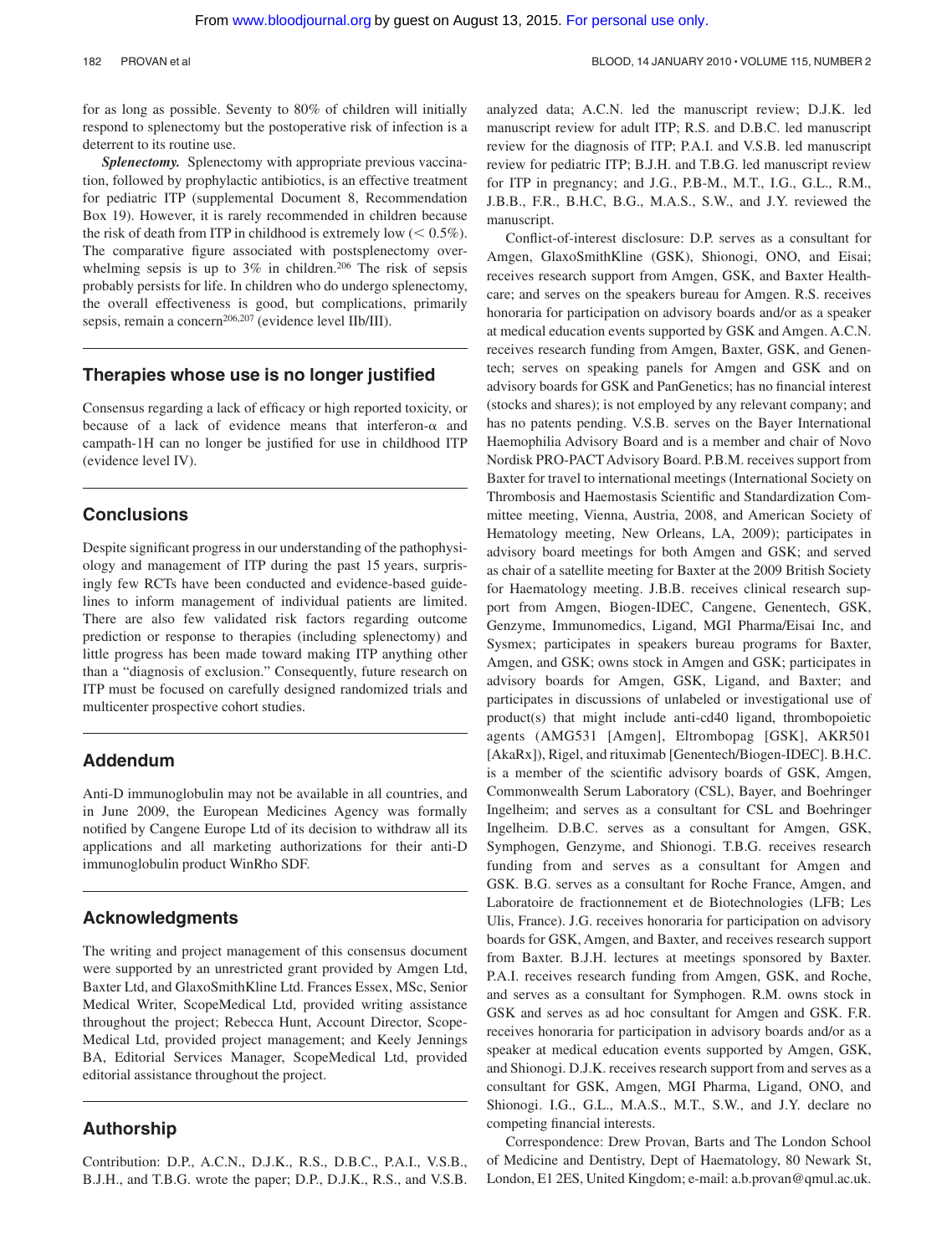## **References**

- 1. Rodeghiero F, Stasi R, Gernsheimer T, et al. Standardization of terminology, definitions and outcome criteria in immune thrombocytopenic purpura of adults and children: report from an international working group. *Blood.* 2009;113(11): 2386-2393.
- 2. Olsson B, Andersson PO, Jernas M, et al. T-cellmediated cytotoxicity toward platelets in chronic idiopathic thrombocytopenic purpura. *Nat Med.* 2003;9(9):1123-1124.
- 3. Chang M, Nakagawa PA, Williams SA, et al. Immune thrombocytopenic purpura (ITP) plasma and purified ITP monoclonal autoantibodies inhibit megakaryocytopoiesis in vitro. *Blood.* 2003; 102(3):887-895.
- 4. McMillan R, Wang L, Tomer A, Nichol J, Pistillo J. Suppression of in vitro megakaryocyte production by antiplatelet autoantibodies from adult patients with chronic ITP. *Blood.* 2004; 103(4):1364-1369.
- 5. Houwerzijl EJ, Blom NR, van der Want JJ, et al. Ultrastructural study shows morphologic features of apoptosis and para-apoptosis in megakaryocytes from patients with idiopathic thrombocytopenic purpura. *Blood.* 2004;103(2):500-506.
- 6. Zhang F, Chu X, Wang L, et al. Cell-mediated lysis of autologous platelets in chronic idiopathic thrombocytopenic purpura. *Eur J Haematol.* 2006;76(5):427-431.
- 7. Neylon AJ, Saunders PW, Howard MR, Proctor SJ, Taylor PR. Clinically significant newly presenting autoimmune thrombocytopenic purpura in adults: a prospective study of a population-based cohort of 245 patients. *Br J Haematol.* 2003; 122(6):966-974.
- 8. Segal JB, Powe NR. Prevalence of immune thrombocytopenia: analyses of administrative data. *J Thromb Haemost.* 2006;4(11):2377-2383.
- 9. Stasi R, Stipa E, Masi M, et al. Long-term observation of 208 adults with chronic idiopathic thrombocytopenic purpura. *Am J Med.* 1995;98(5):436- 442.
- 10. Kühne T, Imbach P, Bolton-Maggs PH, et al. Newly diagnosed idiopathic thrombocytopenic purpura in childhood: an observational study. *Lancet.* 2001;358(9299):2122-2125.
- 11. Stasi R, Evangelista ML, Stipa E, et al. Idiopathic thrombocytopenic purpura: current concepts in pathophysiology and management. *Thromb Haemost.* 2008;99(1):4-13.
- 12. Kühne T, Buchanan GR, Zimmerman S, et al. A prospective comparative study of 2540 infants and children with newly diagnosed idiopathic thrombocytopenic purpura (ITP) from the Intercontinental Childhood ITP Study Group. *J Pediatr.* 2003;143(5):605-608.
- 13. Miller E, Waight P, Farrington CP, et al. Idiopathic thrombocytopenic purpura and MMR vaccine. *Arch Dis Child.* 2001;84(3):227-229.
- 14. Braester A. Pseudothrombocytopenia as a pitfall in the treatment of essential thrombocythemia. *Eur J Haematol.* 2003;70(4):251-252.
- 15. George JN, Woolf SH, Raskob GE, et al. Idiopathic thrombocytopenic purpura: a practice guideline developed by explicit methods for the American Society of Hematology. *Blood.* 1996; 88(1):3-40.
- 16. Guidelines for the investigation and management of idiopathic thrombocytopenic purpura in adults, children and in pregnancy. *Br J Haematol.* 2003; 120(4):574-596.
- 17. Mak YK, Yu PH, Chan CH, Chu YC. The management of isolated thrombocytopenia in Chinese adults: does bone marrow examination have a role at presentation? *Clin Lab Haematol.* 2000; 22(6):355-358.
- 18. Jubelirer SJ, Harpold R. The role of the bone marrow examination in the diagnosis of immune

thrombocytopenic purpura: case series and literature review. *Clin Appl Thromb Hemost.* 2002;8(1): 73-76.

- 19. Mittal S, Blaylock MG, Culligan DJ, Barker RN, Vickers MA. A high rate of CLL phenotype lymphocytes in autoimmune hemolytic anemia and immune thrombocytopenic purpura. *Haematologica.* 2008;93(1):151-152.
- 20. Stasi R, Sarpatwari A, Segal JB. Effects of eradication of Helicobacter pylori infection in patients with immune thrombocytopenic purpura. A systematic review. *Blood.* 2009;113(6):1231-1240.
- 21. Liebman HA, Stasi R. Secondary immune thrombocytopenic purpura. *Curr Opin Hematol.* 2007; 14(5):557-573.
- 22. Aledort LM, Hayward CP, Chen MG, Nichol JL, Bussel J. Prospective screening of 205 patients with ITP, including diagnosis, serological markers, and the relationship between platelet counts, endogenous thrombopoietin, and circulating antithrombopoietin antibodies. *Am J Hematol.* 2004; 76(3):205-213.
- 23. Brighton TA, Evans S, Castaldi PA, Chesterman CN, Chong BH. Prospective evaluation of the clinical usefulness of an antigen-specific assay (MAIPA) in idiopathic thrombocytopenic purpura and other immune thrombocytopenias. *Blood.* 1996;88(1):194-201.
- 24. McMillan R, Wang L, Tani P. Prospective evaluation of the immunobead assay for the diagnosis of adult chronic immune thrombocytopenic purpura (ITP). *J Thromb Haemost.* 2003;1(3):485-491.
- 25. Stasi R, Stipa E, Masi M, et al. Prevalence and clinical significance of elevated antiphospholipid antibodies in patients with idiopathic thrombocytopenic purpura. *Blood.* 1994;84(12):4203-4208.
- 26. Altintas A, Ozel A, Okur N, et al. Prevalence and clinical significance of elevated antinuclear antibody test in children and adult patients with idiopathic thrombocytopenic purpura. *J Thromb Thrombolysis.* 2007;24(2):163-168.
- 27. Liebman H. Other immune thrombocytopenias. *Semin Hematol*. 2007;44(4 suppl 5):S24-S34.
- 28. Cohen YC, Djulbegovic B, Shamai-Lubovitz O, Mozes B. The bleeding risk and natural history of idiopathic thrombocytopenic purpura in patients with persistent low platelet counts. *Arch Intern Med.* 2000;160(11):1630-1638.
- 29. Cortelazzo S, Finazzi G, Buelli M, et al. High risk of severe bleeding in aged patients with chronic idiopathic thrombocytopenic purpura. *Blood.* 1991;77(1):31-33.
- 30. Portielje JE, Westendorp RG, Kluin-Nelemans HC, Brand A. Morbidity and mortality in adults with idiopathic thrombocytopenic purpura. *Blood.* 2001;97(9):2549-2554.
- 31. Yang R, Han ZC. Pathogenesis and management of chronic idiopathic thrombocytopenic purpura: an update. *Int J Hematol.* 2000;71(1):18-24.
- 32. Kitchens CS, Weiss L. Ultrastructural changes of endothelium associated with thrombocytopenia. *Blood.* 1975;46(4):567-578.
- 33. Kitchens CS. Amelioration of endothelial abnormalities by prednisone in experimental thrombocytopenia in the rabbit. *J Clin Invest.* 1977;60(5): 1129-1134.
- 34. McMillan R. Chronic idiopathic thrombocytopenic purpura. *N Engl J Med.* 1981;304(19):1135-1147.
- 35. Bussel JB. Autoimmune thrombocytopenic purpura. *Hematol Oncol Clin North Am.* 1990;4(1): 179-191.
- 36. Ben-Yehuda D, Gillis S, Eldor A. Clinical and therapeutic experience in 712 Israeli patients with idiopathic thrombocytopenic purpura. Israeli ITP Study Group. *Acta Haematol.* 1994;91(1):1-6.
- 37. George JN, el-Harake MA, Raskob GE. Chronic idiopathic thrombocytopenic purpura. *N Engl J Med.* 1994;331(18):1207-1211.
- 38. Pizzuto J, Ambriz R. Therapeutic experience on 934 adults with idiopathic thrombocytopenic purpura: Multicentric Trial of the Cooperative Latin American group on Hemostasis and Thrombosis. *Blood.* 1984;64(6):1179-1183.
- 39. Andersen JC. Response of resistant idiopathic thrombocytopenic purpura to pulsed high-dose dexamethasone therapy. *N Engl J Med.* 1994; 330(22):1560-1564.
- 40. Stasi R, Brunetti M, Pagano A, et al. Pulsed intravenous high-dose dexamethasone in adults with chronic idiopathic thrombocytopenic purpura. *Blood Cells Mol Dis.* 2000;26(6):582-586.
- 41. Mazzucconi MG, Fazi P, Bernasconi S, et al. Therapy with high-dose dexamethasone (HD-DXM) in previously untreated patients affected by idiopathic thrombocytopenic purpura: a GIMEMA experience. *Blood.* 2007;109(4):1401-1407.
- 42. von dem Borne AE, Vos JJ, Pegels JG, Thomas LL, van dL. High dose intravenous methylprednisolone or high dose intravenous gammaglobulin for autoimmune thrombocytopenia. *Br Med J (Clin Res Ed).* 1988;296(6617):249-250.
- 43. Alpdogan O, Budak-Alpdogan T, Ratip S, et al. Efficacy of high-dose methylprednisolone as a first-line therapy in adult patients with idiopathic thrombocytopenic purpura. *Br J Haematol.* 1998; 103(4):1061-1063.
- 44. Gaines AR. Disseminated intravascular coagulation associated with acute hemoglobinemia or hemoglobinuria following Rh(0)(D) immune globulin intravenous administration for immune thrombocytopenic purpura. *Blood.* 2005;106(5): 1532-1537.
- 45. Gaines AR. Acute onset hemoglobinemia and/or hemoglobinuria and sequelae following Rh (o) (D) immune globulin intravenous administration in immune thrombocytopenic purpura patients. *Blood.* 2000;95(8):2523-2529.
- 46. Cardo LJ, Strack M, Williams J. Anti-D for the treatment of splenectomized patients with immune thrombocytopenic purpura. *Blood.* 1991; 78(10):2786-2787.
- 47. Tarantino MD, Madden RM, Fennewald DL, Patel CC, Bertolone SJ. Treatment of childhood acute immune thrombocytopenic purpura with anti-D immune globulin or pooled immune globulin. *J Pediatr.* 1999;134(1):21-26.
- 48. Scaradavou A, Woo B, Woloski BM, et al. Intravenous anti-D treatment of immune thrombocytopenic purpura: experience in 272 patients. *Blood.* 1997;89(8):2689-2700.
- 49. Cooper N, Woloski BM, Fodero EM, et al. Does treatment with intermittent infusions of intravenous anti-D allow a proportion of adults with recently diagnosed immune thrombocytopenic purpura to avoid splenectomy? *Blood.* 2002;99(6): 1922-1927.
- 50. George JN, Raskob GE, Vesely SK, et al. Initial management of immune thrombocytopenic purpura in adults: a randomized controlled trial comparing intermittent anti-D with routine care. *Am J Hematol.* 2003;74(3):161-169.
- 51. Newman GC, Novoa MV, Fodero EM, et al. A dose of 75 microg/kg/d of i.v. anti-D increases the platelet count more rapidly and for a longer period of time than 50 microg/kg/d in adults with immune thrombocytopenic purpura. *Br J Haematol.* 2001;112(4):1076-1078.
- 52. Tarantino MD, Young G, Bertolone SJ, et al. Single dose of anti-D immune globulin at 75 microg/kg is as effective as intravenous immune globulin at rapidly raising the platelet count in newly diagnosed immune thrombocytopenic purpura in children. *J Pediatr.* 2006;148(4):489-494.
- 53. Tarantino MD, Bussel JB, Cines DB, et al. A closer look at intravascular hemolysis (IVH) following intravenous anti-D for immune thrombocytopenic purpura (ITP). *Blood.* 2007;109(12):5527.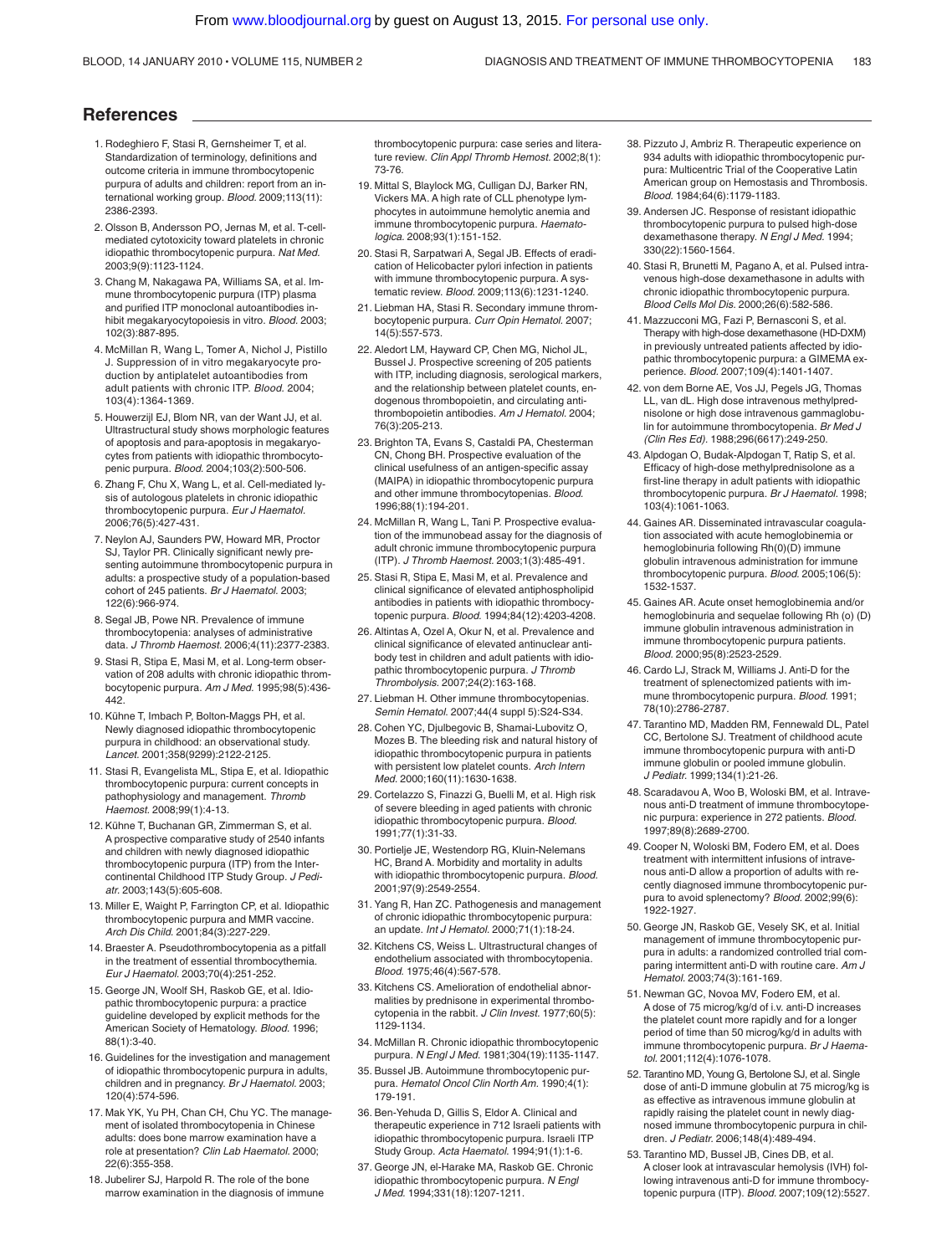- 54. Gringeri A, Cattaneo M, Santagostino E, Mannucci PM. Intramuscular anti-D immunoglobulins for home treatment of chronic immune thrombocytopenic purpura. *Br J Haematol.* 1992; 80(3):337-40.
- 55. Borgna-Pignatti C, Battisti L, Zecca M, Locatelli F. Treatment of chronic childhood immune thrombocytopenic purpura with intramuscular anti-D immunoglobulins. *Br J Haematol.* 1994;88(3):618- 620.
- 56. Meyer O, Kiesewetter H, Hermsen M, et al. Replacement of intravenous administration of anti-D by subcutaneous administration in patients with autoimmune thrombocytopenia. *Pediatr Blood.* 2006;47(5 suppl):721-722.
- 57. Kjaersgaard M, Edslev PW, Hasle H. Subcutaneous anti-D treatment of idiopathic thrombocytopenic purpura in children. *Pediatr Blood Cancer.* 2009;53(7):1315-1317.
- 58. Newland AC, Treleaven JG, Minchinton RM, Waters AH. High-dose intravenous IgG in adults with autoimmune thrombocytopenia. *Lancet.* 1983;1(8316):84-87.
- 59. Cunningham-Rundles C, Knight AK. Common variable immune deficiency: reviews, continued puzzles, and a new registry. *Immunol Res.* 2007; 38(1-3):78-86.
- 60. Bussel J. Intravenous immune serum globulin in immune thrombocytopenia: clinical results and biochemical evaluation. *Vox Sang.* 1985;49(suppl 1):44-50.
- 61. Schiavotto C, Ruggeri M, Rodeghiero F. Adverse reactions after high-dose intravenous immunoglobulin: incidence in 83 patients treated for idiopathic thrombocytopenic purpura (ITP) and review of the literature. *Haematologica.* 1993;78(6 suppl 2):35-40
- 62. Cayco AV, Perazella MA, Hayslett JP. Renal insufficiency after intravenous immune globulin therapy: a report of two cases and an analysis of the literature. *J Am Soc Nephrol.* 1997;8(11): 1788-1794.
- 63. Spahr JE, Rodgers GM. Treatment of immunemediated thrombocytopenia purpura with concurrent intravenous immunoglobulin and platelet transfusion: a retrospective review of 40 patients. *Am J Hematol.* 2008;83(2):122-125.
- 64. Carr JM, Kruskall MS, Kaye JA, Robinson SH. Efficacy of platelet transfusions in immune thrombocytopenia. *Am J Med.* 1986;80(6):1051-1054.
- 65. Boruchov DM, Gururangan S, Driscoll MC, Bussel JB. Multiagent induction and maintenance therapy for patients with refractory immune thrombocytopenic purpura (ITP). *Blood.* 2007; 110(10):3526-3531.
- 66. Masseau A, Guitton C, Bretonniere C, et al. [Plasma exchanges as treatment of severe acute immune thrombocytopenic purpura]. *Rev Med Interne.* 2005;26(10):824-826.
- 67. Quiquandon I, Fenaux P, Caulier MT, et al. Reevaluation of the role of azathioprine in the treatment of adult chronic idiopathic thrombocytopenic purpura: a report on 53 cases. *Br J Haematol.* 1990;74(2):223-228.
- 68. Yenson PR, Forrest D, Schmiegelow K, Dalal BI. Azathioprine-associated acute myeloid leukemia in a patient with Crohn's disease and thiopurine S-methyltransferase deficiency. *Am J Hematol.* 2008;83(1):80-83.
- 69. Emilia G, Morselli M, Luppi M, et al. Long-term salvage therapy with cyclosporin A in refractory idiopathic thrombocytopenic purpura. *Blood.* 2002;99(4):1482-1485.
- 70. Kappers-Klunne MC, van't Veer MB. Cyclosporin A for the treatment of patients with chronic idiopathic thrombocytopenic purpura refractory to corticosteroids or splenectomy. *Br J Haematol.* 2001;114(1):121-125.
- 71. Verlin M, Laros RK Jr, Penner JA. Treatment of refractory thrombocytopenic purpura with cyclophosphamine. *Am J Hematol.* 1976;1(1):97-104.
- 72. Reiner A, Gernsheimer T, Slichter SJ. Pulse cyclophosphamide therapy for refractory autoimmune thrombocytopenic purpura. *Blood.* 1995; 85(2):351-358.
- 73. Krause JR. Chronic idiopathic thrombocytopenic purpura (ITP:) development of acute nonlymphocytic leukemia subsequent to treatment with cyclophosphamide. *Med Pediatr Oncol.* 1982;10(1):61-65.
- 74. Maloisel F, Andres E, Zimmer J, et al. Danazol therapy in patients with chronic idiopathic thrombocytopenic purpura: long-term results. *Am J Med*. 2004;116(9):590-594.
- 75. Vancine-Califani SM, De Paula EV, Ozelo MC, et al. Efficacy and safety of dapsone as a secondline treatment in non-splenectomized adults with immune thrombocytopenic purpura. *Platelets.* 2008;19(7):489-495.
- 76. Hernández F, Linares M, Colomina P, et al. Dapsone for refractory chronic idiopathic thrombocytopenic purpura. *Br J Haematol.* 1995;90(2):473- 475.
- 77. Fanello CI, Karema C, Avellino P, et al. High risk of severe anaemia after chlorproguanil-dapsone artesunate antimalarial treatment in patients with G6PD (A-) deficiency. *PLoS ONE*. 2008;3(12): e4031.
- 78. Provan D, Moss AJ, Newland AC, Bussel JB. Efficacy of mycophenolate mofetil as single-agent therapy for refractory immune thrombocytopenic purpura. *Am J Hematol.* 2006;81(1):19-25.
- 79. Kotb R, Pinganaud C, Trichet C, et al. Efficacy of mycophenolate mofetil in adult refractory autoimmune cytopenias: a single center preliminary study. *Eur J Haematol.* 2005;75(1):60-64.
- 80. Arnold DM, Dentali F, Crowther MA, et al. Systematic review: efficacy and safety of rituximab for adults with idiopathic thrombocytopenic purpura. *Ann Intern Med.* 2007;146(1):25-33.
- 81. Stasi R, Stipa E, Forte V, Meo P, Amadori S. Variable patterns of response to rituximab treatment in adults with chronic idiopathic thrombocytopenic purpura. *Blood.* 2002;99(10):3872-3873.
- 82. Cooper N, Stasi R, Cunningham-Rundles S, et al. The efficacy and safety of B-cell depletion with anti-CD20 monoclonal antibody in adults with chronic immune thrombocytopenic purpura. *Br J Haematol.* 2004;125(2):232-239.
- 83. Godeau B, Porcher R, Fain O, et al. Rituximab efficacy and safety in adult splenectomy candidates with chronic immune thrombocytopenic purpura: results of a prospective multicenter phase 2 study. *Blood.* 2008;112(4):999-1004.
- 84. Provan D, Butler T, Evangelista ML, et al. Activity and safety profile of low-dose rituximab for the treatment of autoimmune cytopenias in adults. *Haematologica.* 2007;92(12):1695-1698.
- 85. Zaja F, Battista ML, Pirrotta MT, et al. Lower dose rituximab is active in adults patients with idiopathic thrombocytopenic purpura. *Haematologica.* 2008;93(6):930-933.
- 86. Fianchi L, Rossi E, Murri R, et al. Severe infectious complications in a patient treated with rituximab for idiopathic thrombocytopenic purpura. *Ann Hematol.* 2007;86(3):225-226.
- 87. Carson KR, Evens AM, Richey EA, et al. Progressive multifocal leukoencephalopathy after rituximab therapy in HIV-negative patients: a report of 57 cases from the Research on Adverse Drug Events and Reports project. *Blood.* 2009;113(20): 4834-4840.
- 88. Federal DrugAdministration. FDAwarning. http://www. fda.gov/Drugs/DrugSafety/DrugSafetyNewsletter/ ucm115974.htm#RituximabmarketedasRituxan: ProgressiveMultifocalLeukoencephalopathyPML. Accessed December 14, 2009.
- 89. Kaushansky K. Thrombopoietin: the primary regulator of megakaryocyte and platelet production. *Thromb Haemost.* 1995;74(1):521-525.
- 90. Bussel JB, Kuter DJ, George JN, et al. AMG 531,

a thrombopoiesis-stimulating protein, for chronic ITP. *N Engl J Med.* 2006;355(16):1672-1681.

- 91. Kuter DJ. New thrombopoietic growth factors. *Blood.* 2007;109(11):4607-4616.
- 92. Bussel JB, Cheng G, Saleh MN, et al. Eltrombopag for the treatment of chronic idiopathic thrombocytopenic purpura. *N Engl J Med.* 2007;357(22): 2237-2247.
- 93. Kuter DJ, Bussel JB, Lyons RM, et al. Efficacy of romiplostim in patients with chronic immune thrombocytopenic purpura: a double-blind randomised controlled trial. *Lancet.* 2008;371(9610): 395-403.
- 94. Bussel JB, Provan D, Shamsi T, et al. Effect of eltrombopag on platelet counts and bleeding during treatment of chronic idiopathic thrombocytopenic purpura: a randomised, double-blind, placebo-controlled trial. *Lancet.* 2009;373(9664): 641-648.
- 95. Jenkins JM, Williams D, Deng Y, et al. Phase 1 clinical study of eltrombopag, an oral, nonpeptide thrombopoietin receptor agonist. *Blood.* 2007; 109(11):4739-4741.
- 96. Kumagai Y, Fujita T, Ozaki M, et al. Pharmacodynamics and pharmacokinetics of AMG 531, a thrombopoiesis-stimulating peptibody, in healthy Japanese subjects: a randomized, placebocontrolled study. *J Clin Pharmacol.* 2007;47(12): 1489-1497.
- 97. Newland A, Caulier MT, Kappers-Klunne M, et al. An open-label, unit dose-finding study of AMG 531, a novel thrombopoiesis-stimulating peptibody, in patients with immune thrombocytopenic purpura. *Br J Haematol.* 2006;135(4):547-553.
- 98. Bussel JB, Kuter DJ, Pullarkat V, et al. Safety and efficacy of long-term treatment with romiplostim in thrombocytopenic patients with chronic ITP. *Blood.* 2009;113(10):2161-2171.
- 99. GlaxoSmithKline Ltd. Promacta (Eltrombopag tablet) FDA oncologic drug advisory committee briefing document. http://www.fda.gov/ohrms/ dockets/AC/08/briefing/2008-4366b1-02-GSK. pdf. Accessed September 23, 2009.
- 100. Cheng G. Oral Eltrombopag for the long-term treatment of patients with chronic idiopathic thrombocytopenic purpura: results of a phase III, double- blind, placebo-controlled study (RAISE) [abstract]. *Blood.* 2008;112(11):Abstract 400.
- 101. Berchtold P, McMillan R. Therapy of chronic idiopathic thrombocytopenic purpura in adults. *Blood.* 1989;74(7):2309-2317.
- 102. Szczepanik AB, Sikorska A, Slomkowski M, Konopka L. The use of vinca alkaloids in preparation for splenectomy of corticosteroid refractory chronic immune thrombocytopenic purpura patients. *Int J Lab Hematol.* 2007;29(5):347-351.
- 103. Schwartz J, Leber MD, Gillis S, et al. Long term follow-up after splenectomy performed for immune thrombocytopenic purpura (ITP). *Am J Hematol.* 2003;72(2):94-98.
- 104. Kojouri K, Vesely SK, Terrell DR, George JN. Splenectomy for adult patients with idiopathic thrombocytopenic purpura: a systematic review to assess long-term platelet count responses, prediction of response, and surgical complications. *Blood.* 2004;104(9):2623-2634.
- 105. Vianelli N, Galli M, de Vivo A, et al. Efficacy and safety of splenectomy in immune thrombocytopenic purpura: long-term results of 402 cases. *Haematologica.* 2005;90(1):72-77.
- 106. Johansson E, Engervall P, Landgren O, et al. Response to splenectomy is durable after a certain point in time in adult patients with chronic immune thrombocytopenic purpura. *Eur J Haematol.* 2006;77(1):61-66.
- 107. Keidar A, Sagi B, Szold A. Laparoscopic splenectomy for immune thrombocytopenic purpura in patients with severe refractory thrombocytopenia. *Pathophysiol Haemost Thromb.* 2003;33(2):116- 119.

108. Naouri A, Feghali B, Chabal J, et al. Results of

#### 184 PROVAN et al BLOOD, 14 JANUARY 2010 • VOLUME 115, NUMBER 2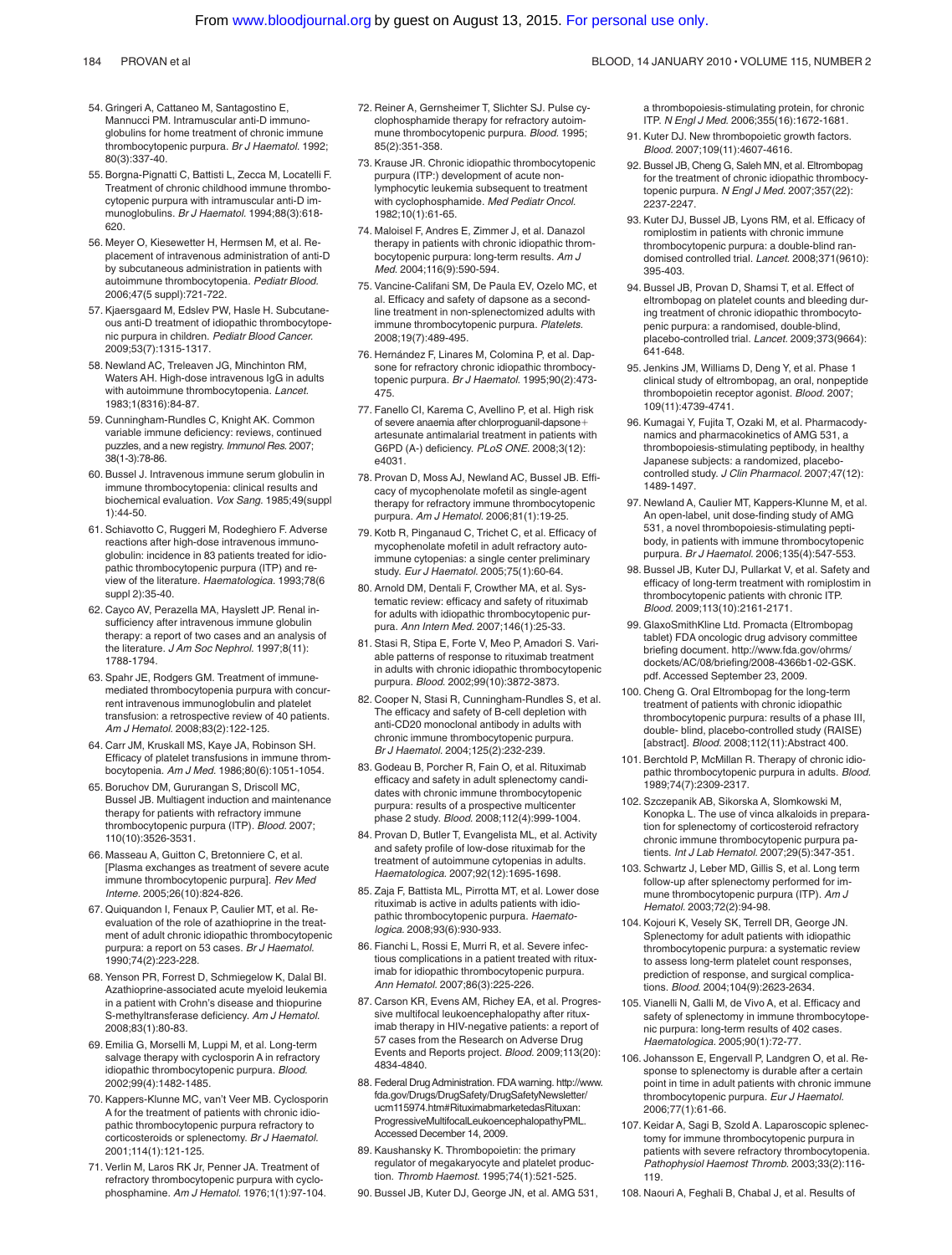#### BLOOD, 14 JANUARY 2010 · VOLUME 115, NUMBER 2 DIAGNOSIS AND TREATMENT OF IMMUNE THROMBOCYTOPENIA 185

splenectomy for idiopathic thrombocytopenic purpura. Review of 72 cases. *Acta Haematol.* 1993; 89(4):200-203.

- 109. McMillan R, Durette C. Long-term outcomes in adults with chronic ITP after splenectomy failure. *Blood.* 2004;104(4):956-960.
- 110. Law C, Marcaccio M, Tam P, Heddle N, Kelton JG. High-dose intravenous immune globulin and the response to splenectomy in patients with idiopathic thrombocytopenic purpura. *N Engl J Med.* 1997;336(21):1494-1498.
- 111. Bussel JB, Kaufmann CP, Ware RE, Woloski BM. Do the acute platelet responses of patients with immune thrombocytopenic purpura (ITP) to IV anti-D and to IV gammaglobulin predict response to subsequent splenectomy? *Am J Hematol.* 2001;67(1):27-33.
- 112. Najean Y, Rain JD, Billotey C. The site of destruction of autologous 111In-labelled platelets and the efficiency of splenectomy in children and adults with idiopathic thrombocytopenic purpura: a study of 578 patients with 268 splenectomies. *Br J Haematol.* 1997;97(3):547-550.
- 113. Rossi G, Cattaneo C, Motta M, et al. Platelet kinetic study in patients with idiopathic thrombocytopenic purpura (ITP) refractory or relapsing after corticosteroid treatment. *Hematol J.* 2002;3(3): 148-152.
- 114. Facon T, Caulier MT, Fenaux P, et al. Accessory spleen in recurrent chronic immune thrombocytopenic purpura. *Am J Hematol.* 1992;41(3):184- 189.
- 115. Budzynski A, Bobrzynski A, Sacha T, Skotnicki A. Laparoscopic removal of retroperitoneal accessory spleen in patient with relapsing idiopathic thrombocytopenic purpura 30 years after classical splenectomy. *Surg Endosc.* 2002;16(11): 1636.
- 116. Balmer P, Falconer M, McDonald P, et al. Immune response to meningococcal serogroup C conjugate vaccine in asplenic individuals. *Infect Immun.* 2004;72(1):332-337.
- 117. de Montalembert M, Lenoir G. Antibiotic prevention of pneumococcal infections in asplenic hosts: admission of insufficiency. *Ann Hematol.* 2004; 83(1):18-21.
- 118. No authors listed. Guidelines for the prevention and treatment of infection in patients with an absent or dysfunctional spleen. Working Party of the British Committee for Standards in Haematology Clinical Haematology Task Force. *BMJ.* 1996; 312(7028):430-434.
- 119. Center for Disease Control. Recommendations of the Advisory Committee on Immunization Practices (ACIP): use of vaccines and immunoglobulins in persons with altered immunocompetence. *MMWR.* 1993;42(RR-4):1-18.
- 120. McMullin M, Johnston G. Long term management of patients after splenectomy. *BMJ.* 1993; 307(6916):1372-1373.
- 121. Makris M, Greaves M, Winfield DA, Preston FE, Lilleyman JS. Long-term management after splenectomy. Lifelong penicillin unproved in trials. *BMJ.* 1994;308(6921):131-132.
- 122. Kaplinsky C, Spirer Z. Post-splenectomy antibiotic prophylaxis–unfinished story: to treat or not to treat? *Pediatr Blood Cancer.* 2006;47(5 suppl): 740-741.
- 123. Newland A, Provan D, Myint S. Preventing severe infection after splenectomy. *BMJ.* 2005;331(7514):417-418.
- 124. Mathias SD, Bussel JB, George JN, et al. A disease-specific measure of health-related quality of life for use in adults with immune thrombocytopenic purpura: its development and validation. *Health Qual Life Outcomes.* 2007;5:11.
- 125. Mathias SD, Gao SK, Miller KL, et al. Impact of chronic Immune Thrombocytopenic Purpura (ITP) on health-related quality of life: a conceptual model starting with the patient perspective. *Health Qual Life Outcomes.* 2008;6:13.
- 126. McMillan R, Bussel JB, George JN, Lalla D, Nichol JL. Self-reported health-related quality of life in adults with chronic immune thrombocytopenic purpura. *Am J Hematol.* 2008;83(2):150-154.
- 127. Psaila B, Bussel JB. Refractory immune thrombocytopenic purpura: current strategies for investigation and management. *Br J Haematol.* 2008; 143(1):16-26.
- 128. Figueroa M, Gehlsen J, Hammond D, et al. Combination chemotherapy in refractory immune thrombocytopenic purpura. *N Engl J Med.* 1993; 328(17):1226-1229.
- 129. McMillan R. Long-term outcomes after treatment for refractory immune thrombocytopenic purpura. *N Engl J Med.* 2001;344(18):1402-1403.
- 130. Willis F, Marsh JC, Bevan DH, et al. The effect of treatment with Campath-1H in patients with autoimmune cytopenias. *Br J Haematol.* 2001;114(4): 891-898.
- 131. Zaydan MA, Turner C, Miller AM. Resolution of chronic idiopathic thrombocytopenia purpura following syngeneic peripheral blood progenitor transplant. *Bone Marrow Transplant.* 2002;29(1): 87-89.
- 132. Butler JP, Durrant ST, Frost T. Successful remission of chronic, refractory autoimmune thrombocytopenic purpura following non-myeloablative allogeneic stem cell transplantation. *Bone Marrow Transplant.* 2003;31(7):621-622.
- 133. Passweg JR, Rabusin M. Hematopoietic stem cell transplantation for immune thrombocytopenia and other refractory autoimmune cytopenias. *Autoimmunity.* 2008;41(8):660-665.
- 134. Huhn RD, Fogarty PF, Nakamura R. High-dose cyclophosphamide with autologous lymphocytedepleted peripheral blood stem cell (PBSC) support for treatment of refractory chronic autoimmune thrombocytopenia. *Blood.* 2003;101(1):71- 77.
- 135. Lete I, Obispo C, Izaguirre F, et al. The levonorgestrel intrauterine system (Mirena) for treatment of idiopathic menorrhagia. Assessment of quality of life and satisfaction. *Eur J Contracept Reprod Health Care.* 2008;13(3):231-237.
- 136. Matthews JH, Benjamin S, Gill DS, Smith NA. Pregnancy-associated thrombocytopenia: definition, incidence and natural history. *Acta Haematol.* 1990;84(1):24-29.
- 137. Gill KK, Kelton JG. Management of idiopathic thrombocytopenic purpura in pregnancy. *Semin Hematol.* 2000;37(3):275-289.
- 138. Won YW, Moon W, Yun YS, et al. Clinical aspects of pregnancy and delivery in patients with chronic idiopathic thrombocytopenic purpura (ITP). *Korean J Intern Med.* 2005;20(2):129-134.
- 139. Fujimura K, Harada Y, Fujimoto T, et al. Nationwide study of idiopathic thrombocytopenic purpura in pregnant women and the clinical influence on neonates. *Int J Hematol.* 2002;75(4):426-433.
- 140. Calderwood C. Thromboembolism and thrombophilia in pregnancy. *Curr Obstet Gynaecol.* 2006; 16:321-326.
- 141. Samuels P, Bussel JB, Braitman LE, et al. Estimation of the risk of thrombocytopenia in the offspring of pregnant women with presumed immune thrombocytopenic purpura. *N Engl J Med.* 1990;323(4):229-235.
- 142. Veneri D, Franchini M, Raffaelli R, et al. Idiopathic thrombocytopenic purpura in pregnancy: analysis of 43 consecutive cases followed at a single Italian institution. *Ann Hematol.* 2006;85(8):552-554.
- 143. Letsky EA, Greaves M. Guidelines on the investigation and management of thrombocytopenia in pregnancy and neonatal alloimmune thrombocytopenia. Maternal and Neonatal Haemostasis Working Party of the Haemostasis and Thrombosis Task Force of the British Society for Haematology. *Br J Haematol.* 1996;95(1):21-26.
- 144. Rolbin SH, Abbott D, Musclow E, et al. Epidural anesthesia in pregnant patients with low platelet counts. *Obstet Gynecol.* 1988;71(6 pt 1):918-920.
- 145. Beilin Y, Zahn J, Comerford M. Safe epidural analgesia in thirty parturients with platelet counts between 69,000 and 98,000 mm(-3). *Anesth Analg.* 1997;85(2):385-388.
- 146. Rasmus KT, Rottman RL, Kotelko DM, et al. Unrecognized thrombocytopenia and regional anesthesia in parturients: a retrospective review. *Obstet Gynecol.* 1989;73(6):943-946.
- 147. Michel M, Novoa MV, Bussel JB. Intravenous anti-D as a treatment for immune thrombocytopenic purpura (ITP) during pregnancy. *Br J Haematol.* 2003;123(1):142-146.
- 148. Sieunarine K, Shapiro S, Al Obaidi MJ, Girling J. Intravenous anti-D immunoglobulin in the treatment of resistant immune thrombocytopenic purpura in pregnancy. *BJOG.* 2007;114(4):505-507.
- 149. Erkman J, Blythe JG. Azathioprine therapy complicated by pregnancy. *Obstet Gynecol.* 1972; 40(5):708-710.
- 150. Price HV, Salaman JR, Laurence KM, Langmaid H. Immunosuppressive drugs and the foetus. *Transplantation.* 1976;21(4):294-298.
- 151. Alstead EM, Ritchie JK, Lennard-Jones JE, Farthing MJ, Clark ML. Safety of azathioprine in pregnancy in inflammatory bowel disease. *Gastroenterology.* 1990;99(2):443-446.
- 152. Christiaens GC, Nieuwenhuis HK, von dem Borne AE, et al. Idiopathic thrombocytopenic purpura in pregnancy: a randomized trial on the effect of antenatal low dose corticosteroids on neonatal platelet count. *Br J Obstet Gynaecol.* 1990; 97(10):893-898.
- 153. Reindl W, Schmid RM, Huber W. Cyclosporin A treatment of steroid-refractory ulcerative colitis during pregnancy: report of two cases [letter]. *Gut.* 2007;56(7):1019.
- 154. Reddy D, Murphy SJ, Kane SV, Present DH, Kornbluth AA. Relapses of inflammatory bowel disease during pregnancy: in-hospital management and birth outcomes. *Am J Gastroenterol.* 2008;103(5):1203-1209.
- 155. Kaplan C, Daffos F, Forestier F, et al. Fetal platelet counts in thrombocytopenic pregnancy. *Lancet.* 1990;336(8727):979-982.
- 156. Bussel JB, Druzin ML, Cines DB, Samuels P. Thrombocytopenia in pregnancy [letter]. *Lancet.* 1991;337(8735):251.
- 157. Burrows RF, Kelton JG. Pregnancy in patients with idiopathic thrombocytopenic purpura: assessing the risks for the infant at delivery. *Obstet Gynecol Surv.* 1993;48(12):781-788.
- 158. Bussel J, Kaplan C, McFarland J. Recommendations for the evaluation and treatment of neonatal autoimmune and alloimmune thrombocytopenia. The Working Party on Neonatal Immune Thrombocytopenia of the Neonatal Hemostasis Subcommittee of the Scientific and Standardization Committee of the ISTH. *Thromb Haemost.* 1991; 65(5):631-634.
- 159. Christensen RD, Henry E, Wiedmeier SE, et al. Thrombocytopenia among extremely low birth weight neonates: data from a multihospital healthcare system. *J Perinatol.* 2006;26(6):348- 353.
- 160. Boehlen F, Hohlfeld P, Extermann P, de MP. Maternal antiplatelet antibodies in predicting risk of neonatal thrombocytopenia. *Obstet Gynecol.* 1999;93(2):169-173.
- 161. Scioscia AL, Grannum PA, Copel JA, Hobbins JC. The use of percutaneous umbilical blood sampling in immune thrombocytopenic purpura. *Am J Obstet Gynecol.* 1988;159(5):1066-1068.
- 162. Scott JR, Cruikshank DP, Kochenour NK, Pitkin RM, Warenski JC. Fetal platelet counts in the obstetric management of immunologic thrombocytopenic purpura. *Am J Obstet Gynecol.* 1980; 136(4):495-499.
- 163. Adams DM, Bussel JB, Druzin ML. Accurate intrapartum estimation of fetal platelet count by fetal scalp samples smear. *Am J Perinatol.* 1994; 11(1):42-45.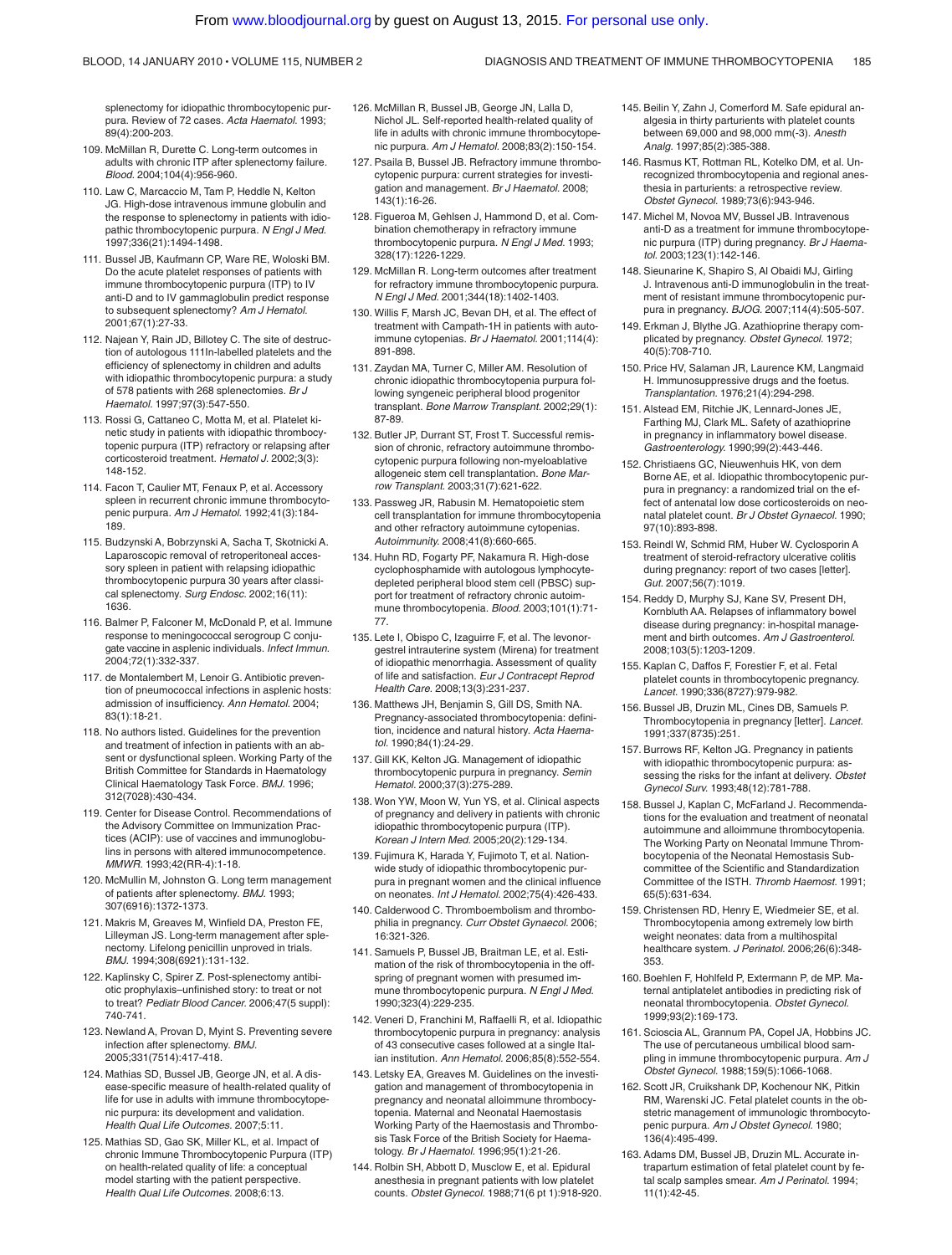- 164. Bussel JB. Immune thrombocytopenia in pregnancy: autoimmune and alloimmune. *J Reprod Immunol.* 1997;37(1):35-61.
- 165. Douglas MJ. The use of neuraxial anesthesia in parturients with thrombocytopenia: what is an adequate platelet count? In: Halpern SH, Douglas MJ, eds. *Evidence-Based Obstetric Anesthesia*. Malden, MA: Blackwell; 2005.
- 166. Greaves M, Letsky EA. Guidelines on the investigation and management of thrombocytopenia in pregnancy and neonatal alloimmune thrombocytopenia. *Br J Obstet Gynaecol.* 1997;104(10): 1108.
- 167. Hunt BJ, Lyons G. Thromboelastography should be available in every labour ward. *Int J Obstet Anesth.* 2005;14(4):324-325.
- 168. Bader-Meunier B, Proulle V, Trichet C, et al. Misdiagnosis of chronic thrombocytopenia in childhood. *J Pediatr Hematol Oncol.* 2003;25(7):548- 552.
- 169. Kottayam R, Rozenberg G, Brighton T, Cohn RJ. Isolated thrombocytopenia in children: thinking beyond idiopathic thrombocytopenic purpura and leukaemia. *J Paediatr Child Health.* 2007;43(12): 848-850.
- 170. Kalpatthi R, Bussel JB. Diagnosis, pathophysiology and management of children with refractory immune thrombocytopenic purpura. *Curr Opin Pediatr.* 2008;20(1):8-16.
- 171. Imbach P, Kuhne T, Muller D, et al. Childhood ITP: 12 months follow-up data from the prospective registry I of the Intercontinental Childhood ITP Study Group (ICIS). *Pediatr Blood Cancer.* 2006;46(3):351-356.
- 172. Klaassen RJ, Doyle JJ, Krahn MD, Blanchette VS, Naglie G. Initial bone marrow aspiration in childhood idiopathic thrombocytopenia: decision analysis. *J Pediatr Hematol Oncol.* 2001;23(8): 511-518.
- 173. Bolton-Maggs PH, Moon I. Assessment of UK practice for management of acute childhood idiopathic thrombocytopenic purpura against published guidelines. *Lancet.* 1997;350(9078):620- 623.
- 174. Bolton-Maggs P, Moon I. National audit of the management of childhood idiopathic thrombocytopenic purpura against UK guidelines: closing the loop – education and re-audit demonstrate a change in practice [abstract]. *Blood.* 2001;98:58b
- 175. Sutor AH, Harms A, Kaufmehl K. Acute immune thrombocytopenia (ITP) in childhood: retrospective and prospective survey in Germany. *Semin Thromb Hemost.* 2001;27(3):253-267.
- 176. Zeller B, Helgestad J, Hellebostad M, et al. Immune thrombocytopenic purpura in childhood in Norway: a prospective, population-based registration. *Pediatr Hematol Oncol.* 2000;17(7):551- 558.
- 177. Neunert CE, Bright BC, Buchanan GR. Severe chronic refractory immune thrombocytopenic purpura during childhood: a survey of physician management. *Pediatr Blood Cancer.* 2008;51(4): 513-516.
- 178. Butros LJ, Bussel JB. Intracranial hemorrhage in immune thrombocytopenic purpura: a retrospective analysis. *J Pediatr Hematol Oncol.* 2003; 25(8):660-664.
- 179. Lilleyman JS. Intracranial haemorrhage in idio-

pathic thrombocytopenic purpura. Paediatric Haematology Forum of the British Society for Haematology. *Arch Dis Child.* 1994;71(3):251- 253.

- 180. Lilleyman JS. Intracranial hemorrhage in chronic childhood ITP [editorial]. *Pediatr Hematol Oncol.* 1997;14(5):iii-iiv.
- 181. Buchanan GR, Adix L. Grading of hemorrhage in children with idiopathic thrombocytopenic purpura. *J Pediatr.* 2002;141(5):683-688.
- 182. Neunert CE, Buchanan GR, Imbach P, et al. Severe hemorrhage in children with newly diagnosed immune thrombocytopenic purpura. *Blood.* 2008;112(10):4003-4008.
- 183. Klaassen RJ, Blanchette VS, Barnard D, et al. Validity, reliability, and responsiveness of a new measure of health-related quality of life in children with immune thrombocytopenic purpura: the Kids' ITP Tools. *J Pediatr.* 2007;150(5):510-515, 515.e1.
- 184. Buchanan GR, de Alarcon PA, Feig SA, et al. Acute idiopathic thrombocytopenic purpura– management in childhood. *Blood.* 1997;89(4): 1464-1465.
- 185. Dickerhoff R, von RA. The clinical course of immune thrombocytopenic purpura in children who did not receive intravenous immunoglobulins or sustained prednisone treatment. *J Pediatr.* 2000; 137(5):629-632.
- 186. Bolton-Maggs PH, Dickerhoff R, Vora AJ. The nontreatment of childhood ITP (or "the art of medicine consists of amusing the patient until nature cures the disease"). *Semin Thromb Hemost.* 2001;27(3):269-275.
- 187. Blanchette V, Imbach P, Andrew M, et al. Randomised trial of intravenous immunoglobulin G, intravenous anti-D, and oral prednisone in childhood acute immune thrombocytopenic purpura. *Lancet.* 1994;344(8924):703-707.
- 188. El Alfy MS, Mokhtar GM, El-Laboudy MA, Khalifa AS. Randomized trial of anti-D immunoglobulin versus low-dose intravenous immunoglobulin in the treatment of childhood chronic idiopathic thrombocytopenic purpura. *Acta Haematol.* 2006; 115(1-2):46-52.
- 189. Roberti I, Bagtas JF, Reisman L, Murphy S. Severe acute renal failure due to hemoglobinuria after use of WinRho for the treatment of idiopathic thrombocytopenic purpura. *Clin Pediatr* (*Phila*). 2001;40(1):61-62.
- 190. Alioglu B, Avci Z, Ozyurek E, Ozbek N. Anti-D immunoglobulin-induced prolonged intravascular hemolysis and neutropenia. *J Pediatr Hematol Oncol.* 2007;29(9):636-639.
- 191. Imbach P, Barandun S, d'Apuzzo V, et al. Highdose intravenous gammaglobulin for idiopathic thrombocytopenic purpura in childhood. *Lancet.* 1981;1(8232):1228-1231.
- 192. Imbach P. A multicenter European trial of intravenous immune globulin in immune thrombocytopenic purpura in childhood. *Vox Sang.* 1985; 49(suppl 1):25-31.
- 193. Hedlund-Treutiger I, Henter JI, Elinder G. Randomized study of IVIg and high-dose dexamethasone therapy for children with chronic idiopathic thrombocytopenic purpura. *J Pediatr Hematol Oncol.* 2003;25(2):139-144.
- 194. Beck CE, Nathan PC, Parkin PC, Blanchette VS,

Macarthur C. Corticosteroids versus intravenous immune globulin for the treatment of acute immune thrombocytopenic purpura in children: a systematic review and meta-analysis of randomized controlled trials. *J Pediatr.* 2005;147(4):521- 527.

- 195. Blanchette VS, Luke B, Andrew M, et al. A prospective, randomized trial of high-dose intravenous immune globulin G therapy, oral prednisone therapy, and no therapy in childhood acute immune thrombocytopenic purpura. *J Pediatr.* 1993; 123(6):989-995.
- 196. Benesch M, Kerbl R, Lackner H, et al. Low-dose versus high-dose immunoglobulin for primary treatment of acute immune thrombocytopenic purpura in children: results of a prospective, randomized single-center trial. *J Pediatr Hematol Oncol.* 2003;25(10):797-800.
- 197. Carcao MD, Zipursky A, Butchart S, Leaker M, Blanchette VS. Short-course oral prednisone therapy in children presenting with acute immune thrombocytopenic purpura (ITP). *Acta Paediatr Suppl.* 1998;424:71-74.
- 198. Kühne T, Freedman J, Semple JW, et al. Platelet and immune responses to oral cyclic dexamethasone therapy in childhood chronic immune thrombocytopenic purpura. *J Pediatr.* 1997;130(1):17- 24.
- 199. Borgna-Pignatti C, Rugolotto S, Nobili B, et al. A trial of high-dose dexamethasone therapy for chronic idiopathic thrombocytopenic purpura in childhood. *J Pediatr.* 1997;130(1):13-16.
- 200. Ozsoylu S, Irken G, Karabent A. High-dose intravenous methylprednisolone for acute childhood idiopathic thrombocytopenic purpura. *Eur J Haematol.* 1989;42(5):431-435.
- 201. Ozsoylu S, Sayli TR, Ozturk G. Oral megadose methylprednisolone versus intravenous immunoglobulin for acute childhood idiopathic thrombocytopenic purpura. *Pediatr Hematol Oncol.* 1993; 10(4):317-321.
- 202. Ozer EA, Yaprak I, Atabay B, et al. Oral cyclic megadose methylprednisolone therapy for chronic immune thrombocytopenic purpura in childhood. *Eur J Haematol.* 2000;64(6):411-415.
- 203. Wang J, Wiley JM, Luddy R, et al. Chronic immune thrombocytopenic purpura in children: assessment of rituximab treatment. *J Pediatr.* 2005; 146(2):217-221.
- 204. Bennett CM, Rogers ZR, Kinnamon DD, et al. Prospective phase 1/2 study of rituximab in childhood and adolescent chronic immune thrombocytopenic purpura. *Blood.* 2006;107(7):2639-2642.
- 205. Parodi E, Nobili B, Perrotta S, et al. Rituximab (anti-CD20 monoclonal antibody) in children with chronic refractory symptomatic immune thrombocytopenic purpura: efficacy and safety of treatment. *Int J Hematol.* 2006;84(1):48-53.
- 206. Aronis S, Platokouki H, Avgeri M, Pergantou H, Keramidas D. Retrospective evaluation of longterm efficacy and safety of splenectomy in chronic idiopathic thrombocytopenic purpura in children. *Acta Paediatr.* 2004;93(5):638-642.
- 207. Kühne T, Blanchette V, Buchanan GR, et al. Splenectomy in children with idiopathic thrombocytopenic purpura: a prospective study of 134 children from the Intercontinental Childhood ITP Study Group. *Pediatr Blood Cancer.* 2007;49(6): 829-834.